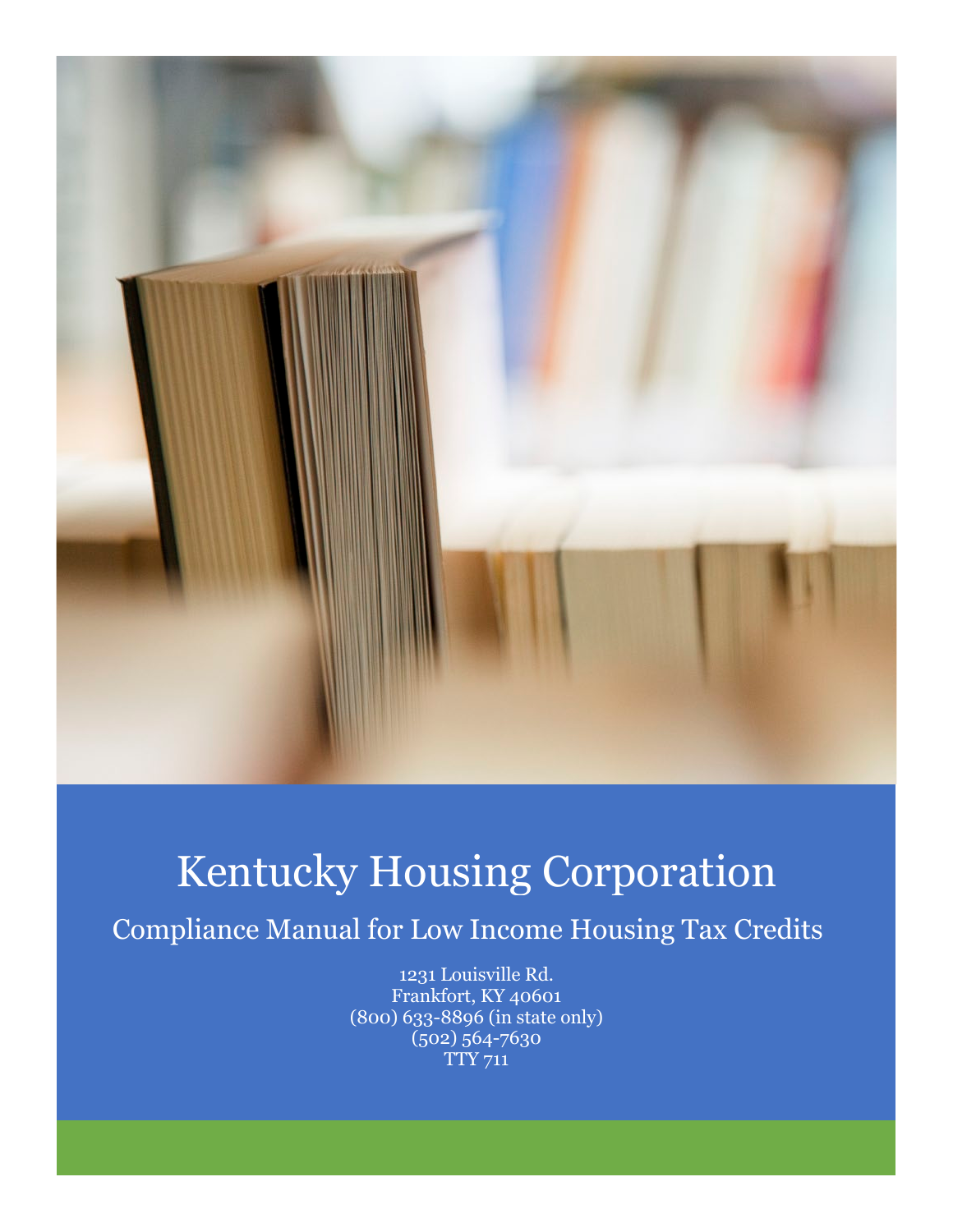## Multifamily Compliance Staff

Joseph Prichard Managing Director, Multifamily Compliance (502) 567-7630, ext. 244 [JPrichard@kyhousing.org](mailto:JPrichard@kyhousing.org)

> Phyllis Clem Manager, Multifamily Compliance (502) 564-7630, ext. 221 [PClem@kyhousing.org](mailto:PClem@kyhousing.org)

Aaron Watkins Asset Compliance Specialist II (502) 564-7630, ext. 785 [AWatkins@kyhousing.org](mailto:AWatkins@kyhousing.org)

Joellen Offerman Asset Compliance Specialist II (502) 564-7630, ext. 784 [JOfferman@kyhousing.org](mailto:JOfferman@kyhousing.org)

Haley Lykins Asset Compliance Specialist I (502) 564-7630, ext. 279 [HLykins@kyhousing.org](mailto:HLykins@kyhousing.org)

Lisa Babb Asset Compliance Specialist I (502) 564-7630, ext. 252 [LBabb@kyhousing.org](mailto:LBabb@kyhousing.org)

Eva Dicken Asset Compliance Specialist I (502) 564-7630, ext. 263 [EDicken@kyhousing.org](mailto:EDicken@kyhousing.org)

Ariane Butcher Asset Compliance Specialist II (502) 564-7630, ext. 187 [AButcher@kyhousing.org](mailto:AButcher@kyhousing.org)

Sign up for [eGrams](https://www.kyhousing.org/News-Events/eGrams/Pages/default.aspx) to receive free email updates about KHC news and announcements!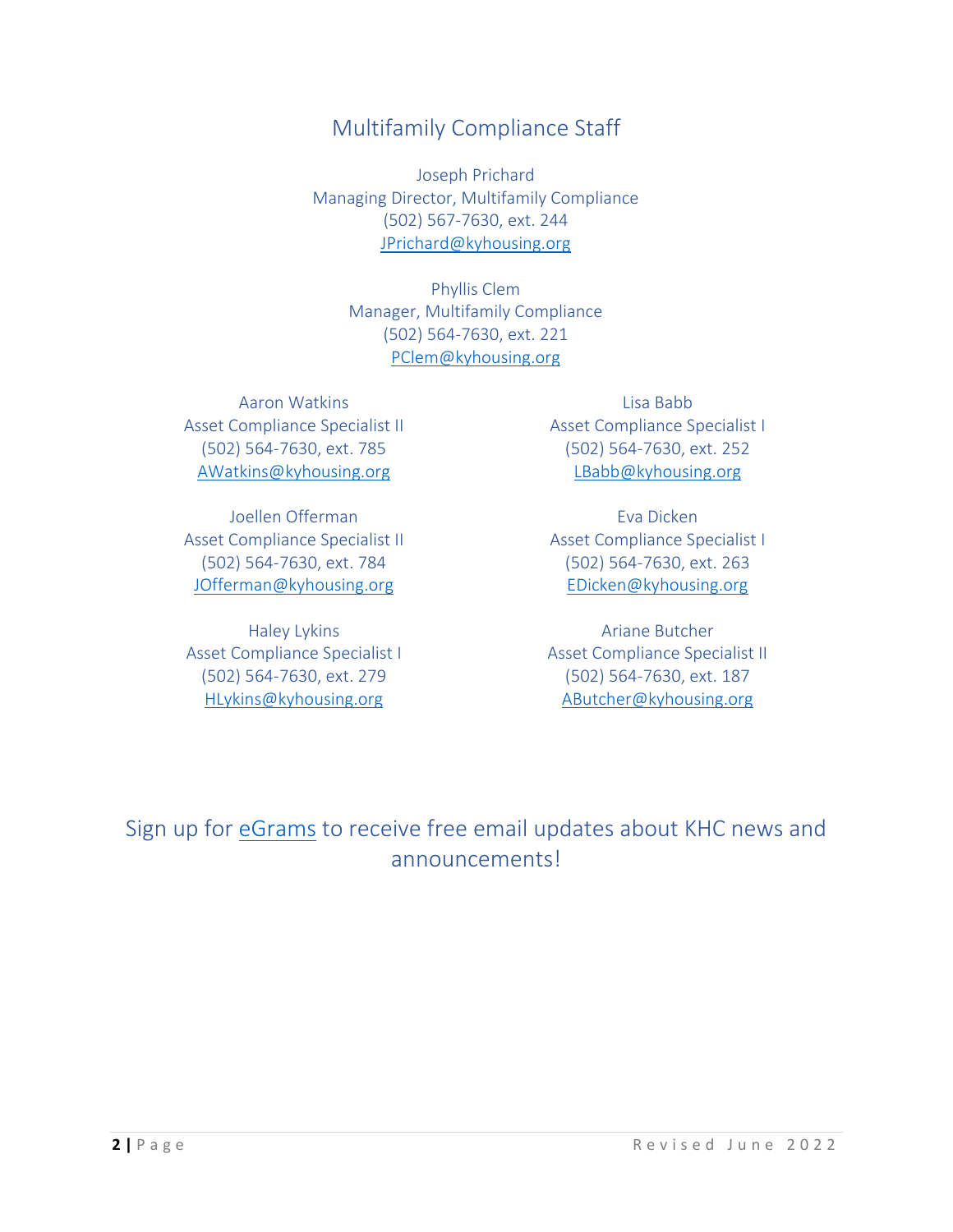## Table of Contents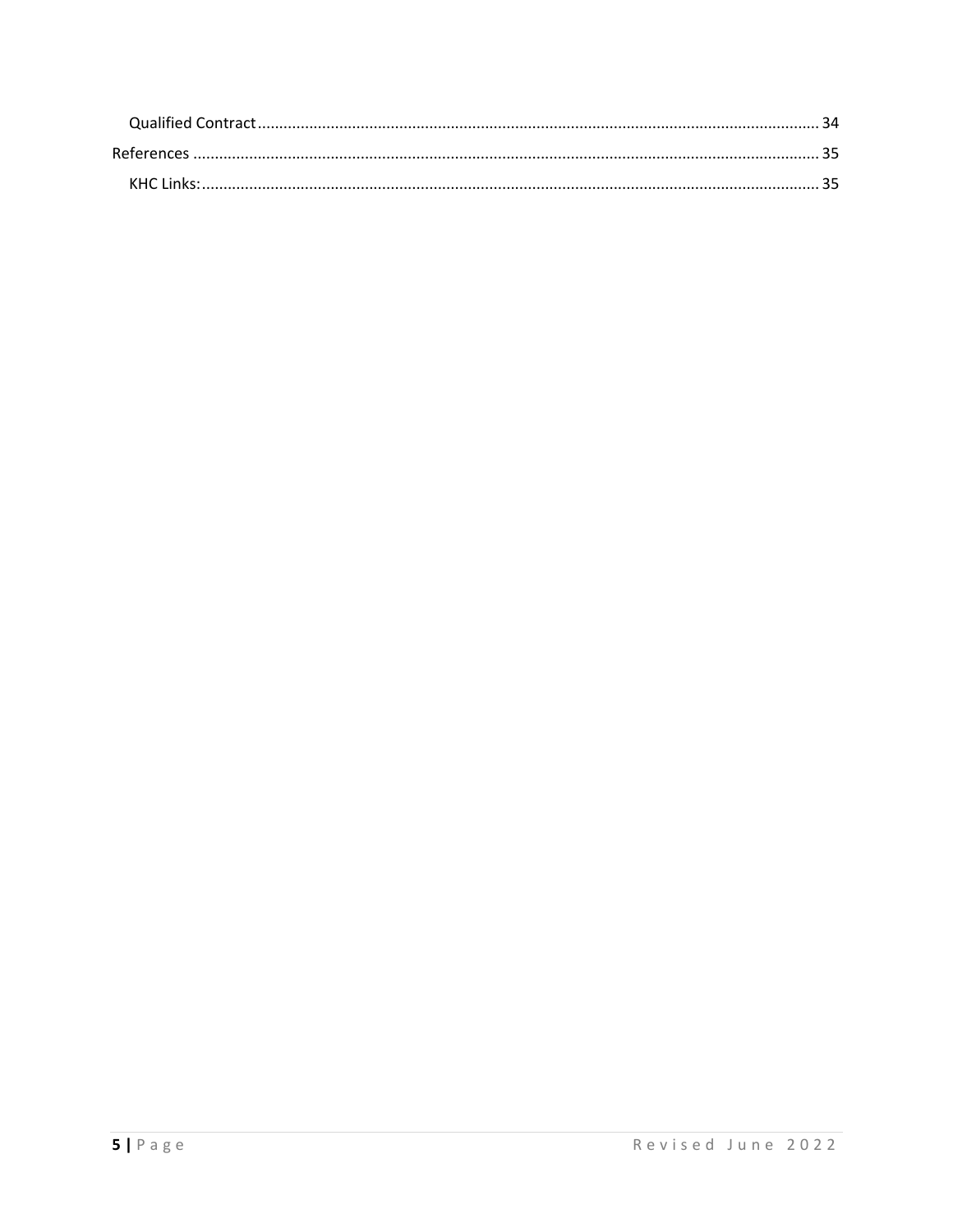## <span id="page-5-0"></span>Introduction

Kentucky Housing Corporation (KHC) was established in 1972 to assist in the production of housing for low- to moderate-income residents in the state of Kentucky. This manual addresses the requirements for one of those programs, Low Income Housing Tax Credit (LIHTC). The manual is designed to answer questions regarding procedures, rules, and regulations that govern housing properties in Kentucky. This manual should be a useful resource for owners, developers, management agents, and on-site management personnel.

While setting out KHC's requirements under LIHTC, information provided in this manual should not be construed as legal or accounting advice. This manual is only to be used as a supplemental source for compliance with the laws, regulations, and other guidance from the U.S. Housing and Urban Development (HUD) and Internal Revenue Service (IRS).

KHC's obligation to monitor for program compliance with the requirements of the LIHTC program does not make KHC liable for an owner's noncompliance.

## <span id="page-5-1"></span>Responsibilities

#### <span id="page-5-2"></span>The Owner

The owner is responsible for compliance with the IRS code. Any and all financial consequences to the owner as a result of noncompliance, whether identified by KHC or by the IRS, will be the responsibility of the owner. KHC will not make any representation other than to the IRS that a development is in compliance.

The owner is responsible for ensuring that the development is in compliance with Section 42 and all pertinent rules and regulations that apply to rental housing. The owner must make certain that the onsite management team complies with all appropriate rules, regulations, and policies that govern the development. KHC suggests all management and owners attend Low Income Housing Tax Credit training when available.

#### <span id="page-5-3"></span>Kentucky Housing Corporation (KHC)

KHC is assigned the responsibility of compliance monitoring under Section  $42(m)(1)(B)(iii)$  of the IRS code. The initial Housing Credit (HC) review of the tenant files and physical inspection of the property require that, within two years of the Placed In Service date, KHC conduct on-site inspections of the property and at least 20 percent of the unit files.

Thereafter, at least once every three years, KHC conducts on-site physical inspections and reviews the tenant files. At least 20 percent of the development's low income units will be randomly selected by KHC for review. In the event extensive non-compliance is found, the sample size will be expanded.

Within 30 days of the review date, KHC will notify the owner of a low income housing development if it is discovered during an audit, inspection, review, or in some other manner, that the development is not in compliance with the Code. The owner has an opportunity to correct noncompliance within 30 days from the date of the notice to the owner. If needed, an extension of up to six months (includes the 30 day time frame) may be granted by KHC for good cause as determined by KHC. The request for an extension must be sent in writing to KHC compliance staff for approval.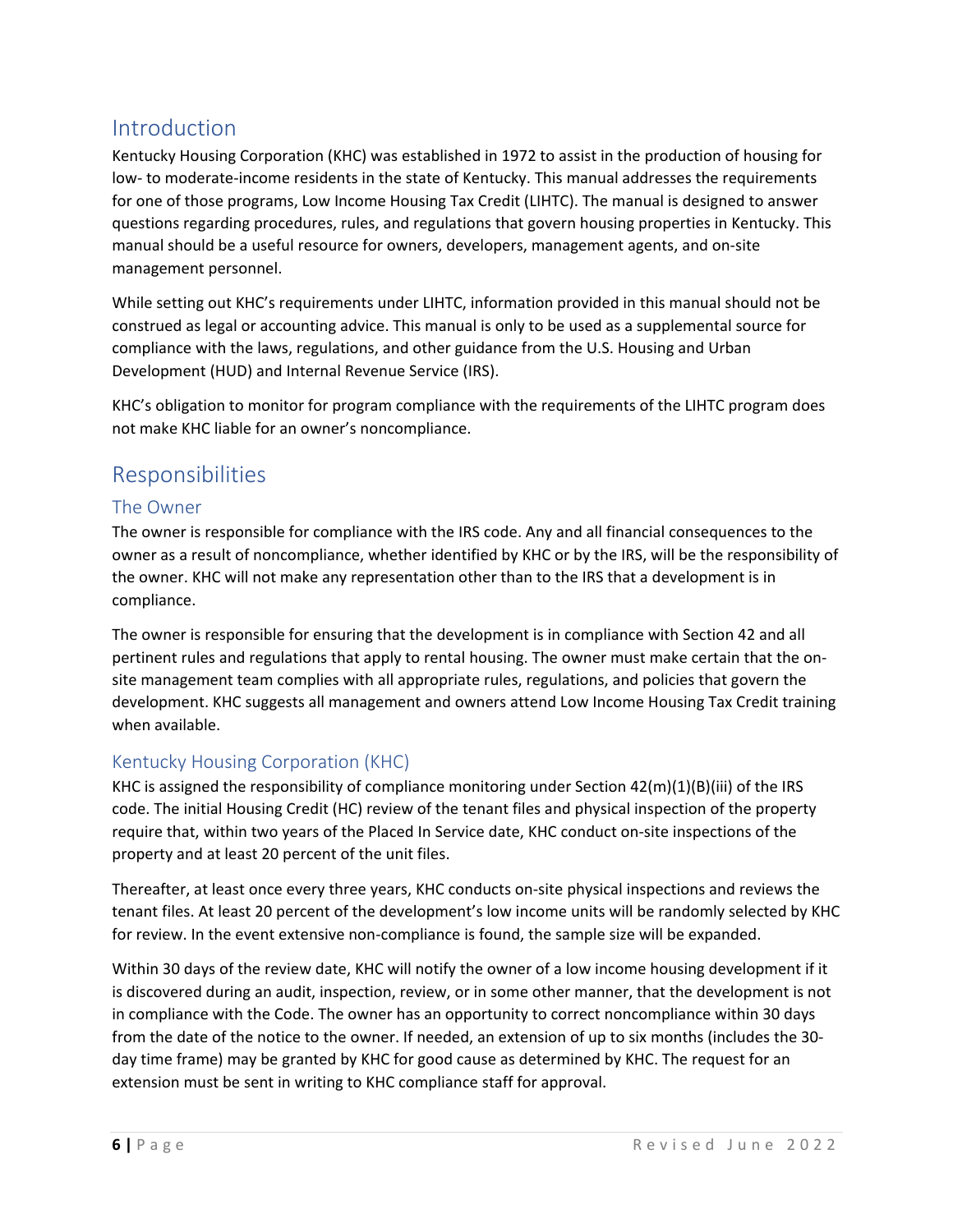KHC is required to notify the IRS of an owner's potential noncompliance no later than 45 days after the end of the allowed time for correction, whether or not the noncompliance is corrected. KHC will notify the IRS by filing Form 8823, explaining the nature of the noncompliance and indicating whether the owner has corrected the noncompliance.

The IRS released the Guide for Completing Form 8823, Low-Income Housing Credit Agencies Report of Noncompliance or Building Disposition in January of 2007. It was updated in September of 2009 and in January of 2011. The 8823 Guide gives guidance on what is considered noncompliance and what steps need to be taken to correct noncompliance.

#### <span id="page-6-0"></span>Suspension and Debarment Policy

Parties may be subject to having funds/draws withheld for noncompliance with program guidelines or refusal to provide proper documentation. Any parties found to be in consistent noncompliance with program guidelines or that demonstrate flagrant or serious incident(s) of misuse of funds will not be allowed to participate in KHC programs. See KHC's [Suspension and Debarment Policy](https://www.kyhousing.org/Legal/Pages/Suspension-and-Debarment-Policy.aspx) for additional information.

## <span id="page-6-1"></span>Program Information

#### <span id="page-6-2"></span>Overview of LIHTC Process

The LIHTC program provides incentives for investment of equity capital in the development of affordable single family or multifamily rental housing. The credit is a dollar-for-dollar reduction in tax liability to investors in exchange for equity participation in the construction or acquisition and rehabilitation of rental housing units that will remain income and rent restricted for an extended period of time.

#### <span id="page-6-3"></span>Calculation of Qualified Basis

#### **Eligible Basis x Applicable Fraction = Qualified Basis**

**Eligible basis** is the dollar amount spent on the construction or acquisition costs of a building minus items such as land, federal grants, and soft costs. The cost of depreciable property used in common areas or provided as comparable amenities to all residential units is generally included in eligible basis. An example of this would be carpeting in the common area. The cost of tenant facilities may be included in eligible basis if there is not a separate charge for the use of the facility and they are made available on a comparable basis to all tenants in the project. An example of this is a swimming pool or a garage. Other factors in determining eligible basis are the qualified census tract and difficult development areas. Any reduction in eligible basis that results in a decrease in qualified basis is noncompliance that must be reported to the IRS.

**Applicable fraction** is the lesser of the unit fraction or the floor space fraction. The unit fraction is the number of HC units in the building divided by the total number of residential units in the building. The floor space fraction is the total floor space of the HC units in the building divided by the total floor space of the residential rental units in the building. The applicable fraction after the first year should remain constant. Year one is prorated based on the applicable fraction at the end of the month starting after the first full month the building is placed in service.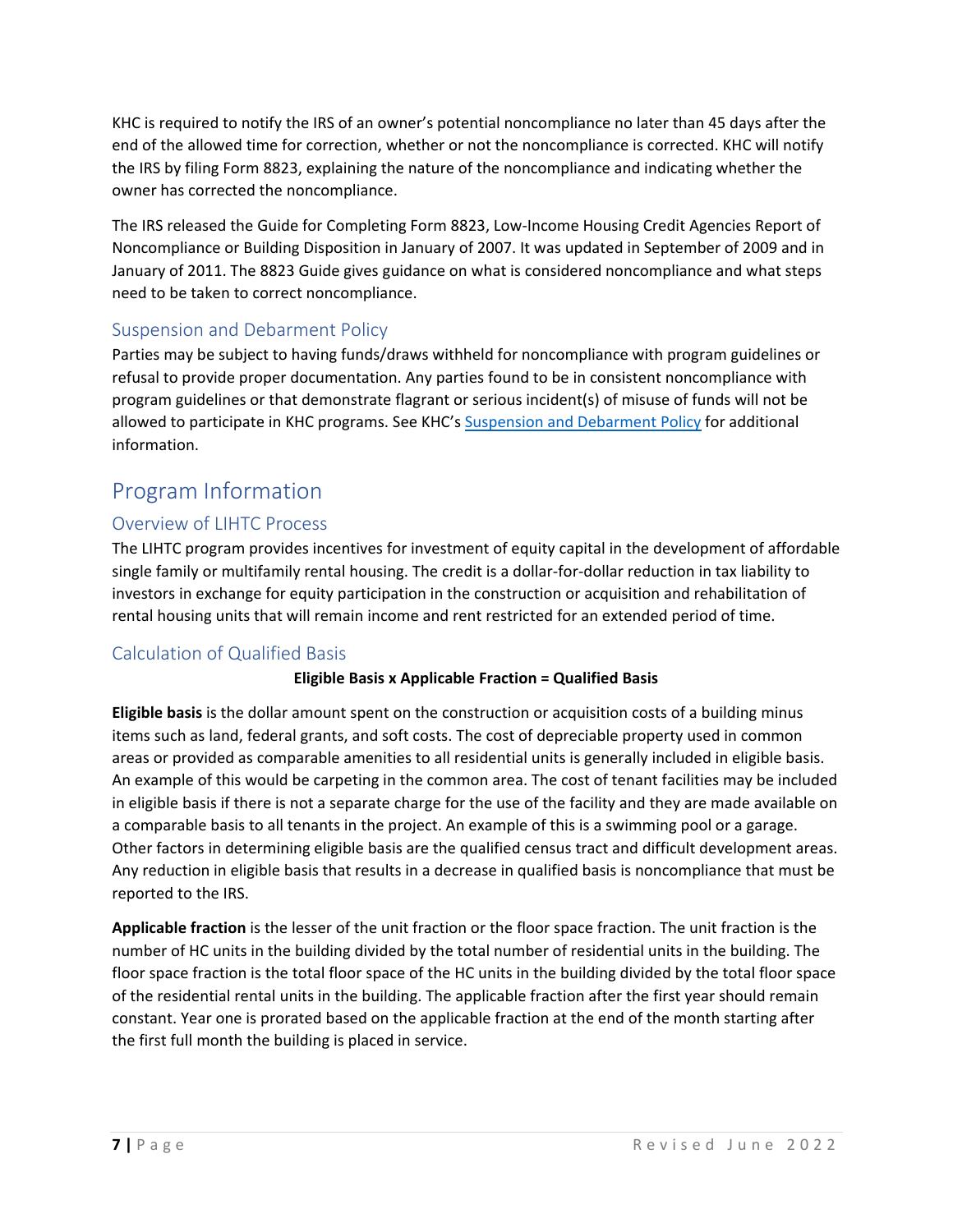#### <span id="page-7-0"></span>Minimum Set Aside Election

When applying for a tax credit allocation, owners must elect a minimum set aside on the form 8609 for each building. Owners elect one of three options:

- 1. 20/50 20% of the units must be occupied by tenants whose income is 50% or less of area median income (AMI).
- 2. 40/60 40% of the units must be occupied by tenants whose income is 60% or less of area median income (AMI).
- 3. Income Averaging Allows the LIHTC to serve households earning up to 80% of area median income (AMI) making the LIHTC program more flexible and allows for more mixed-income housing. Income averaging is available to new developments making their election after March 23, 2018. For additional guidance, see NCSHA'[s Frequently Asked Questions.](https://www.housingonline.com/wp-content/uploads/2018/04/04092018-NCSHA-Income-Averaging-QA.pdf) You may also refer to the Average Income Compliance Policy located on KHC's website at Compliance - Home.

Each building is considered a separate project under IRC Section  $42(g)(3)(D)$ . The minimum set-aside applies to each building separately unless the owner elects to treat the building as a multiple-building project. That election is noted on the 8609, Part II, line 8b. Once the election is made, it is irrevocable. Should this election be unanswered on the 8609, the default election is that all buildings are individual single-building projects. Some of the specific areas impacted by this line could be:

- Placed in service date
- Whether buildings are considered individual projects or one multi-building project
- Whether the minimum set-aside is calculated per building or across all buildings included in the multi-building election
- The applicable income/gross rent limits [based on placed in service date(s)]
- Whether income averaging (if elected) is calculated within one building or across all buildings included in the multi-building election
- Whether household moves between buildings are considered transfers or move-outs and moveins
- Whether over-income households can move between buildings
- Whether manager/maintenance units can be approved since the employee is required to work full-time at the property where the support unit is located, or the IRS may determine the unit is not reasonably required.

In addition to the minimum set-aside, the owner may have further restricted the income percentage on the application or within the Declaration of Land Use Restrictive Covenants. If occupancy in a housing credit project falls below the set-aside percentage, the project will be deemed out of compliance with the Code and may be subject to credit recapture by the IRS, even if the violation is corrected before the end of the calendar year.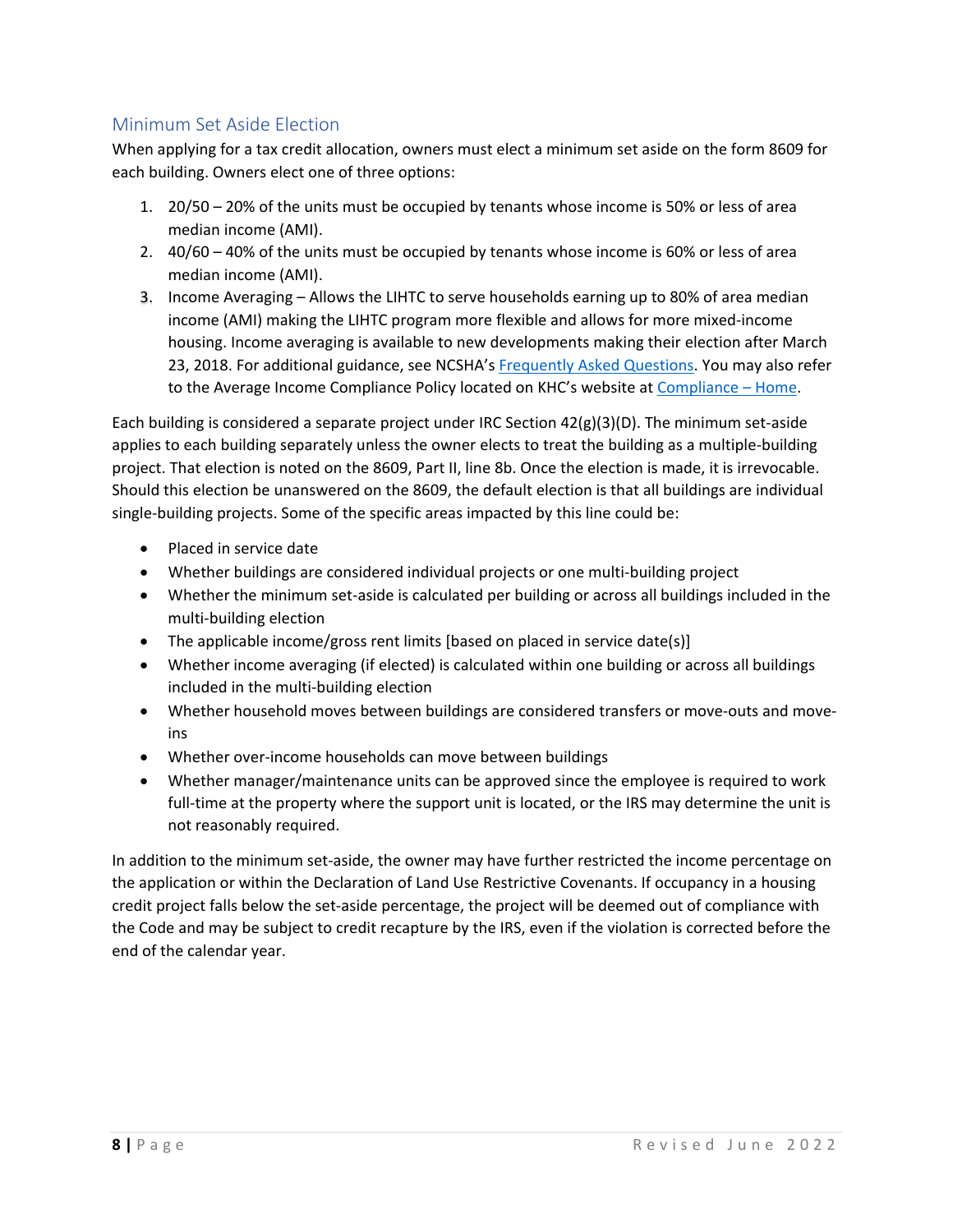*This page intentionally left blank.*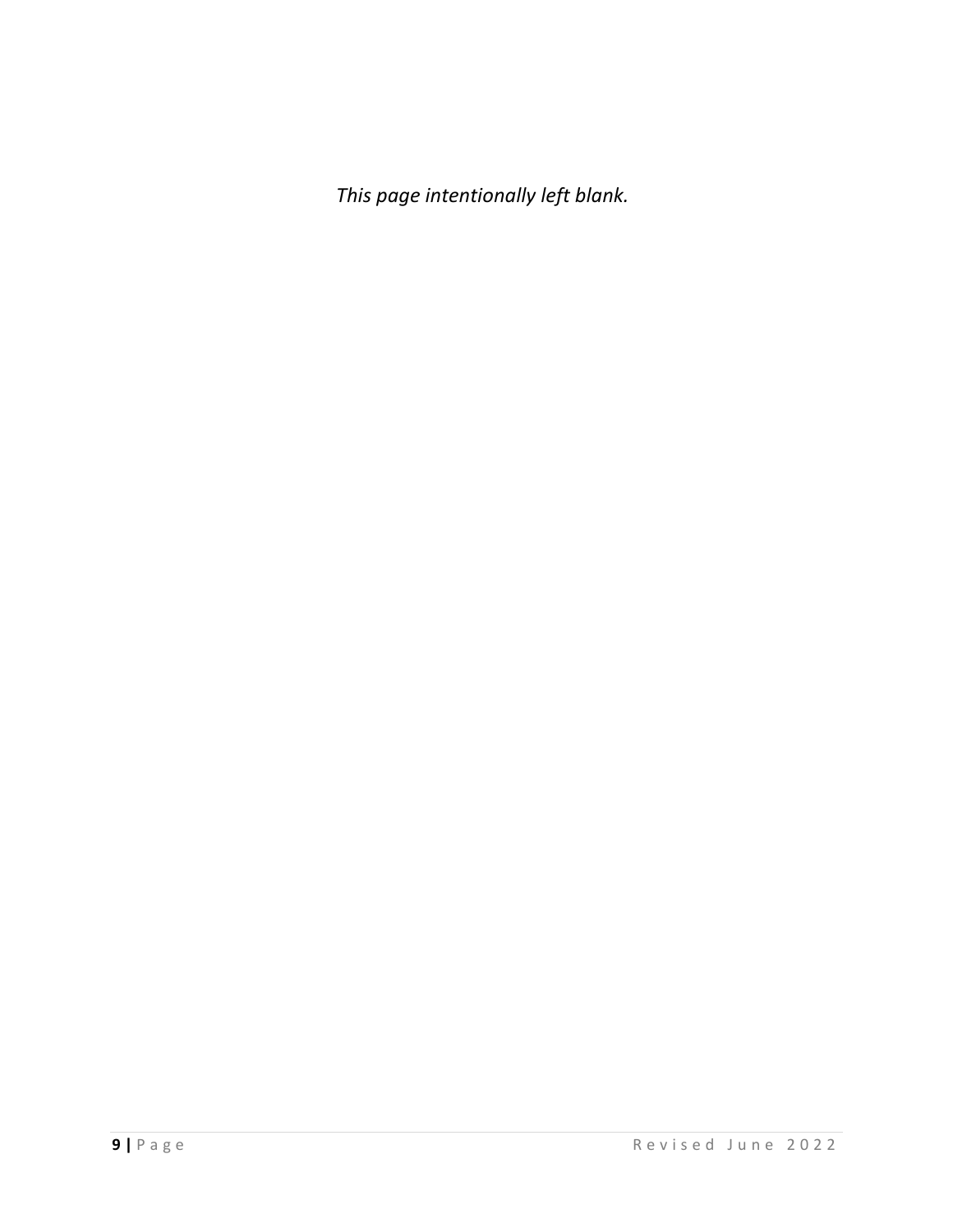#### <span id="page-9-0"></span>Rent and Income Limits

The Housing Economic Recovery Act of 2008 (HERA) uses the Multifamily Tax Subsidy Income Limits Summary (MTSP Income Limits). They are published annually by the United States Department of Housing and Urban Development (HUD). The income limits are posted under the HUD data sets. The placed in service date determines the correct income limit table that should be utilized. In the event there are multiple buildings with different placed in service dates, the earliest placed in service date is used. When HUD publishes new income limits, project owners are required to implement the new income limits by the effective date or no later than 45 days, whichever is later.

All buildings within a multiple building project (line 8b on the 8609 is checked "yes") use the earliest placed in service date. Each building uses a separate placed in service date if the project is not a multiple building project (line 8b on the 8609 is checked "no").

As a resource, [Novogradac](https://www.novoco.com/resource-centers/affordable-housing-tax-credits/rent-income-limit-calculator) provides income and rent calculators to determine correct income and rent limits.

#### <span id="page-9-1"></span>Compliance Period

This is a 15 year period that the IRS monitors for compliance. The first year that credits are claimed starts the compliance period. The end of the  $15<sup>th</sup>$  year runs until December  $31<sup>st</sup>$ .

#### <span id="page-9-2"></span>Extended Use

Beginning with the 1990 allocations, extended low income housing commitments, also known as restrictive covenants and detailed in the Declaration of Land Use Restrictive Covenants, became a requirement of the HC program. The restrictive covenants are recorded at the Register of Deeds in the county the development is physically located. The extended use provision runs at least an additional 15 years after the end of the compliance period. Every Declaration of Land Use Restrictive covenant is project specific and based on the owner's elections at application.

#### <span id="page-9-3"></span>Record Retention

Records are to be retained for each building for a minimum of six years after the due date for that year's federal income tax return. In the event an extension is filed, the starting period for keeping the return is at the time the return is actually filed with the IRS.

The records for the first year of the credit period, however, must be retained for at least 6 years after the due date for filing the tax return for the last year of the compliance period, bringing the total retention for the first year to 21 years. Electronic storage systems may be used instead of paper records.

KHC recommends a duplicate set of the original files be stored at a location other than where the original records are stored. Owners must maintain applicant and tenant information in a way to ensure confidentiality, such as locked doors and file cabinets. Records must be disposed of in a way that personal information is safeguarded, such as shredding or pulverizing.

## <span id="page-9-4"></span>Compliance Requirements

It is a requirement to keep separate records for each qualified low income building in the development. These records need to be maintained for each year in the compliance period and extended use period showing the following information: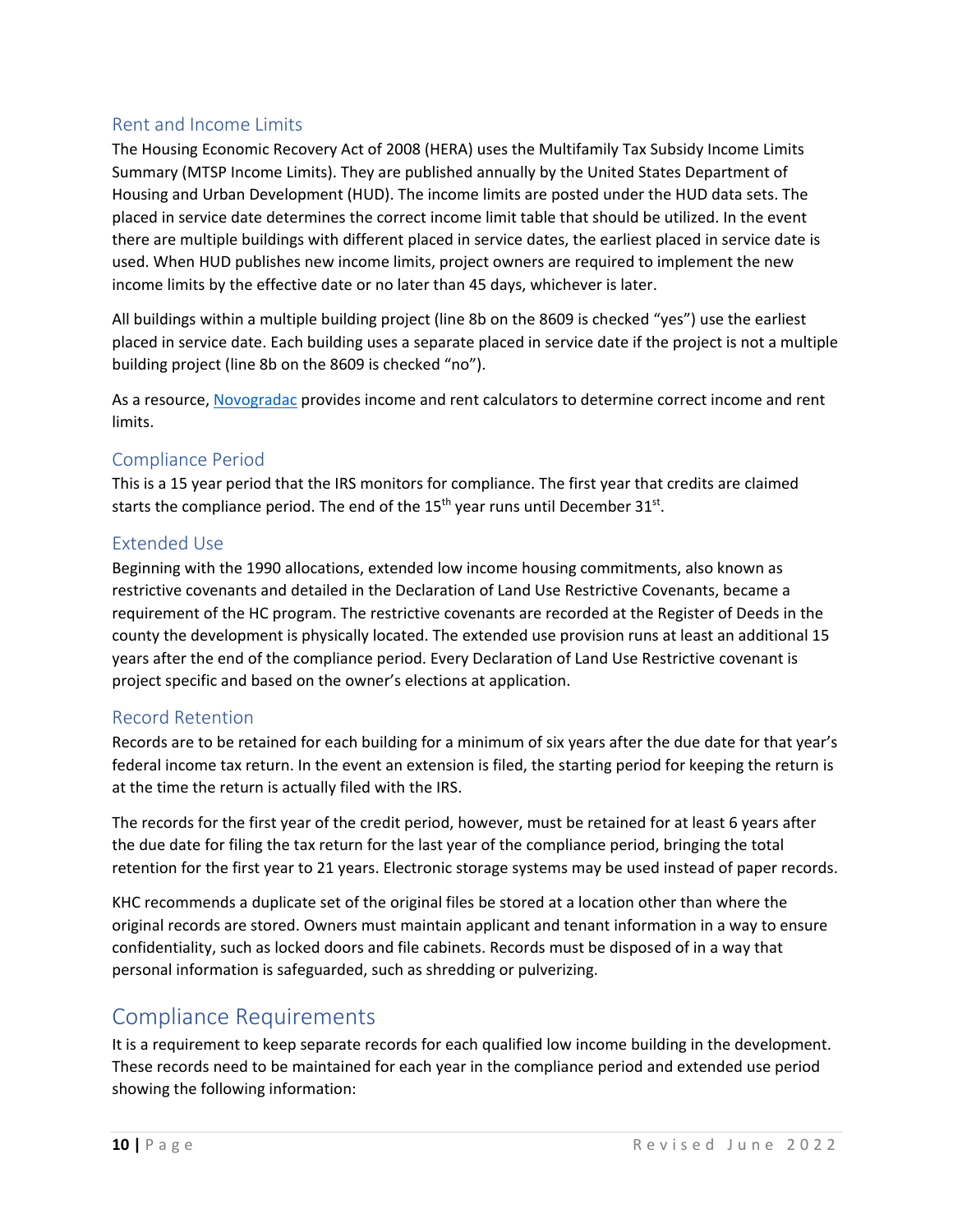- Total number of residential rental units in the building, including the number of bedrooms and square footage for each residential rental unit.
- Percentage and number of residential rental units in the building that are low income units.
- Rental fees for each residential rental unit in the building, including any utility allowances and any additional charges to the tenant.
- Number of occupants in each low income unit.
- Low income unit vacancies in the building and information that shows when, and to whom, the next available units were rented.
- Initial low income certification and annual certification for each low income tenant.
- Documentation to support each tenant's income and student status.
- Annual recertifications or annual household updates for each low income household.
- Eligible basis and qualified basis of the building at the end of the first year of the credit period; and
- Character and use of the nonresidential portion of the building included in the building's eligible basis under the Code (e.g. tenant facilities that are available on a comparable basis to all tenants and for which no separate fee is charged for use of the facilities, or facilities reasonably required by the development).

#### <span id="page-10-0"></span>Tenant Data Certification System

Organizations working with KHC must manage information about their projects using the [Tenant Data](https://wapps.kyhousing.org/TDCS/Default.aspx)  [Certification System](https://wapps.kyhousing.org/TDCS/Default.aspx) (TDCS). To begin using TDCS, the owner or management agent will need to register as a new user. After submitting the registration, the user can begin using the system.

Please do not share passwords as this is a secure system. In addition, a terminated employee will continue to have access to the system and data until the user is removed by the project administrator.

#### <span id="page-10-1"></span>Annual Reporting Information

Certification provisions of the Code require the owner of a low income housing project to certify to KHC that the property meets specific criteria for the preceding 12 month period. This is accomplished through the submission of the Owner's Annual Certification of Compliance.

To decrease costs for partners and KHC, the Annual Performance Report (APR) is required to be electronically submitted. Owner/management agents will be notified by KHC eGram stating the specific due date. In the event the owner is notified and there is no response, and the reports are not received by the due date, an IRS form 8823 will be filed with IRS, as required by the code.

Visit *Annual Performance Reporting Tools* on KHC's [Asset Management Compliance](https://www.kyhousing.org/Partners/Inspections-and-Compliance/Compliance/Pages/default.aspx) page to find APR Submission Instructions.

#### <span id="page-10-2"></span>Compliance Monitoring Fees

KHC's monitoring fees are due at the submission of the Annual Performance Report and must be submitted to KHC by April 1. For more information on the Annual Performance Packet, please visit KHC's Asset [Management Compliance](https://www.kyhousing.org/Partners/Inspections-and-Compliance/Compliance/Pages/default.aspx) page and access the *Annual Performance Reporting Tools*.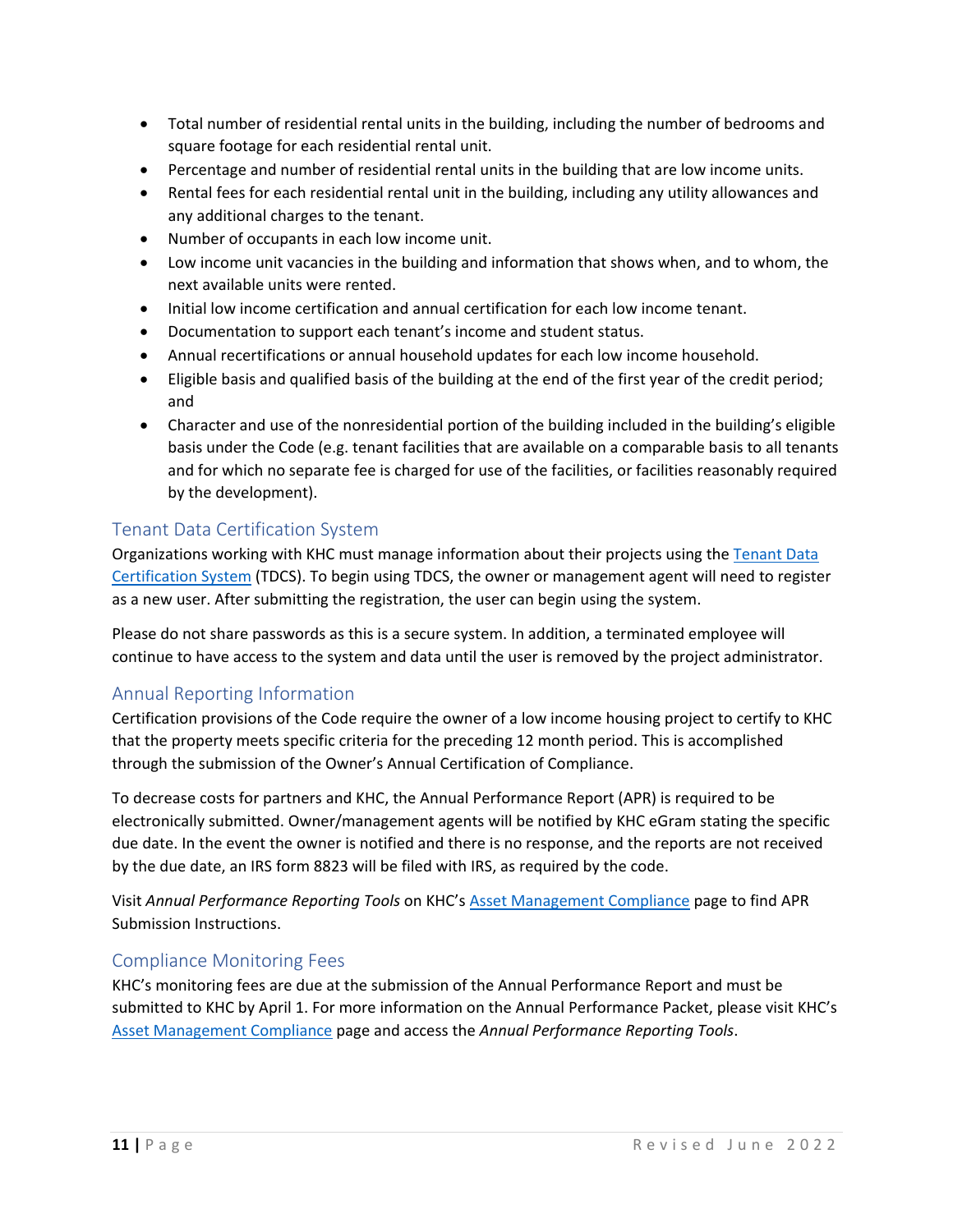#### <span id="page-11-0"></span>Rent and Utilities

#### <span id="page-11-1"></span>Rent Requirements

Units in projects receiving HC allocations must be rent-restricted to comply with the low income setaside requirements. A residential unit is rent-restricted if the gross rent with respect to such unit does not exceed 30 percent of the imputed income limitation applicable to such unit. The gross rent must include an allowance for tenant paid utilities. The Declaration of Land Use Restrictive Covenant (LURA) spells out the rent restrictions and is development specific.

Novogradac publishes income and rent limits based on area median income for developments receiving a HC allocation and KHC will provide links to the updated limits as they become available. Rent changes based on updated rent limits are to be made only at move-in or at time of annual recertification.

The amount of rent allowed to be collected by a development receiving an allocation after January 1, 1990 is based on the number of bedrooms in the unit as opposed to the actual family size. Maximum rent for all other unit sizes are based on the qualifying income limits for 1.5 persons for each bedroom in the unit.

For one bedroom units, assumed to be occupied by 1.5 persons, the maximum rent is determined by using the average of the one and two person income limits. The maximum gross rent for a three bedroom unit, assumed to be occupied by 4.5 household members, is determined by using the average of the four and five person income limits.

The maximum gross rent includes the amount of tenant paid utilities inclusive of costs for heat, electric, air conditioning, water, sewer, oil and gas where applicable. Utilities do not include telephone, cable television or internet. Whenever the tenant directly pays utility costs, a utility allowance must be used to determine the maximum unit rent that may be charged. For additional information, please see [Non-](#page-12-0)[Optional Fees.](#page-12-0)

In the event that the rent charged is greater than the maximum HC rent and is determined to be out of compliance, the unit ceases to be a low income unit for the remainder of the owner's tax year. A unit is back in compliance on the first day of the owner's next tax year if the monthly rent charged does not exceed the limit. An owner cannot avoid the disallowance of the tax credit by rebating the excess rent or fees to the affected tenants.

The initial rents established at reservation and recorded in the LURA must be utilized until the earlier of one year measured from the date the unit is occupied or the period of initial occupancy. Please review the development-specific LURA to verify the amount of the rent increase after initial occupancy.

#### <span id="page-11-2"></span>Utility Allowances

The IRS requires that utility allowances be set according to 26 CFR 1.42-10 (April 24, 1994), effective May 2, 1994, and amended July 29, 2008.

At least once per calendar year, the owner must review the basis on which utility allowances have been established and must update the applicable utility allowance. The review must consider any changes to the building, such as any energy conservation measures, that affect energy consumption and changes in utility rates. The owner has 90 days from the effective date of the new allowance to implement the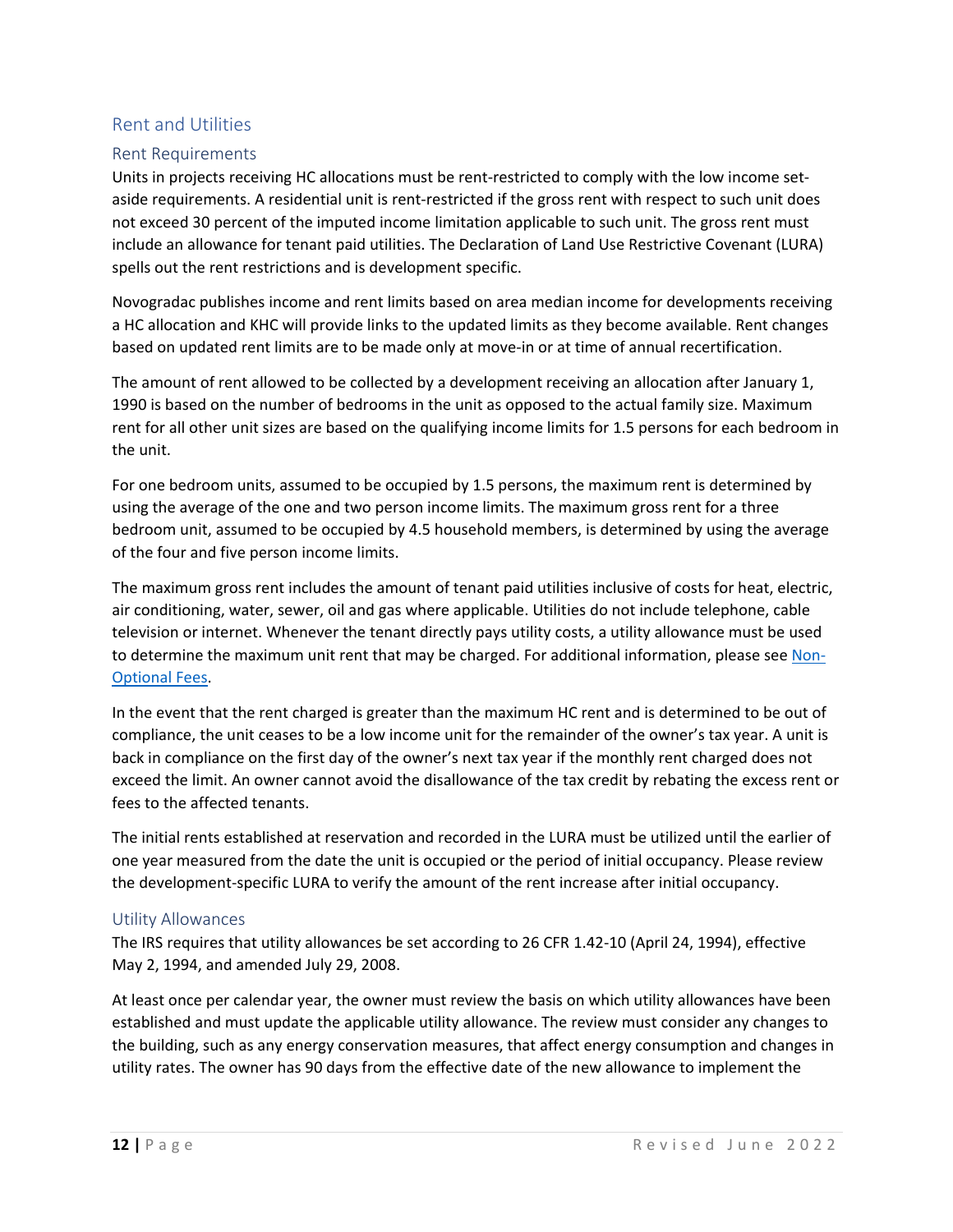utility allowance. The building owner must retain any utility consumption estimates and supporting data as part of the taxpayer's records.

If a utility (other than telephone, cable television, or internet) is paid directly by the tenant, the gross rent includes a utility allowance. If all utilities are paid by the owner, the utility allowance is zero.

The building owner is not required to review the utility allowances, or implement new utility allowances, until the building has achieved 90 percent occupancy for a period of 90 consecutive days or the end of the first year of the credit period, whichever is earlier.

For additional guidance, refer t[o KHC Utility Allowance Policy](https://www.kyhousing.org/Partners/Inspections-and-Compliance/Compliance/Documents/Utility%20Allowance%20Policy.pdf) for LIHTC, HOME, and NHTF funded projects.

#### <span id="page-12-0"></span>Non-Optional Fees

Fees as a condition of occupancy – The cost of services that are required as a condition of occupancy must be included in gross rent. (Treasury Regulation 1.42-11(a) (3)). This would include a washer/dryer hook up fee, renter's insurance, or any other fee the owner deems mandatory for occupancy.

Application fees may be charged to cover the actual cost to check a prospective tenant's income, credit history, and landlord references. The fee is limited to recovery of the actual out-of-pocket costs. Security deposits and pet deposits may be charged.

#### <span id="page-12-1"></span>Sale, Transfer, or Disposition of Project after the Placed In Service Date

When a sale or transfer occurs after the placed in service date, the owner must submit a request to KHC in writing for approval of the transfer. The request must include the new owner or ownership entity including all contact information and any new management that may take the place of the old management. KHC compliance staff must meet with the new owner to ensure the project will maintain the HC eligibility criteria.

The IRS has suggested in Regulation 1.42-5 that, if a building is sold or otherwise transferred by the owner, the new owner should obtain all information regarding the first year of the credit period. Auto filled forms have been provided on TDCS that must be submitted to KHC prior to selling or transferring units. Log in to [TDCS,](https://wapps.kyhousing.org/TDCS/Default.aspx) locate the applicable property, then select *Forms* at the top of the page.

## <span id="page-12-2"></span>Special LIHTC Rules

#### <span id="page-12-3"></span>Vacant and Empty Units

When a unit that was occupied by a housing credit-eligible household becomes vacant, this unit will continue to count as a housing credit unit if the next available unit of comparable or smaller size is rented to a housing credit-eligible household.

Units that have never been occupied are considered empty (not vacant) and do not count as housing credit units since they do not exist for housing credit purposes until initial occupancy by a housing credit-eligible household.

An owner must have vacant units marketable within a reasonable period; KHC suggests thirty days.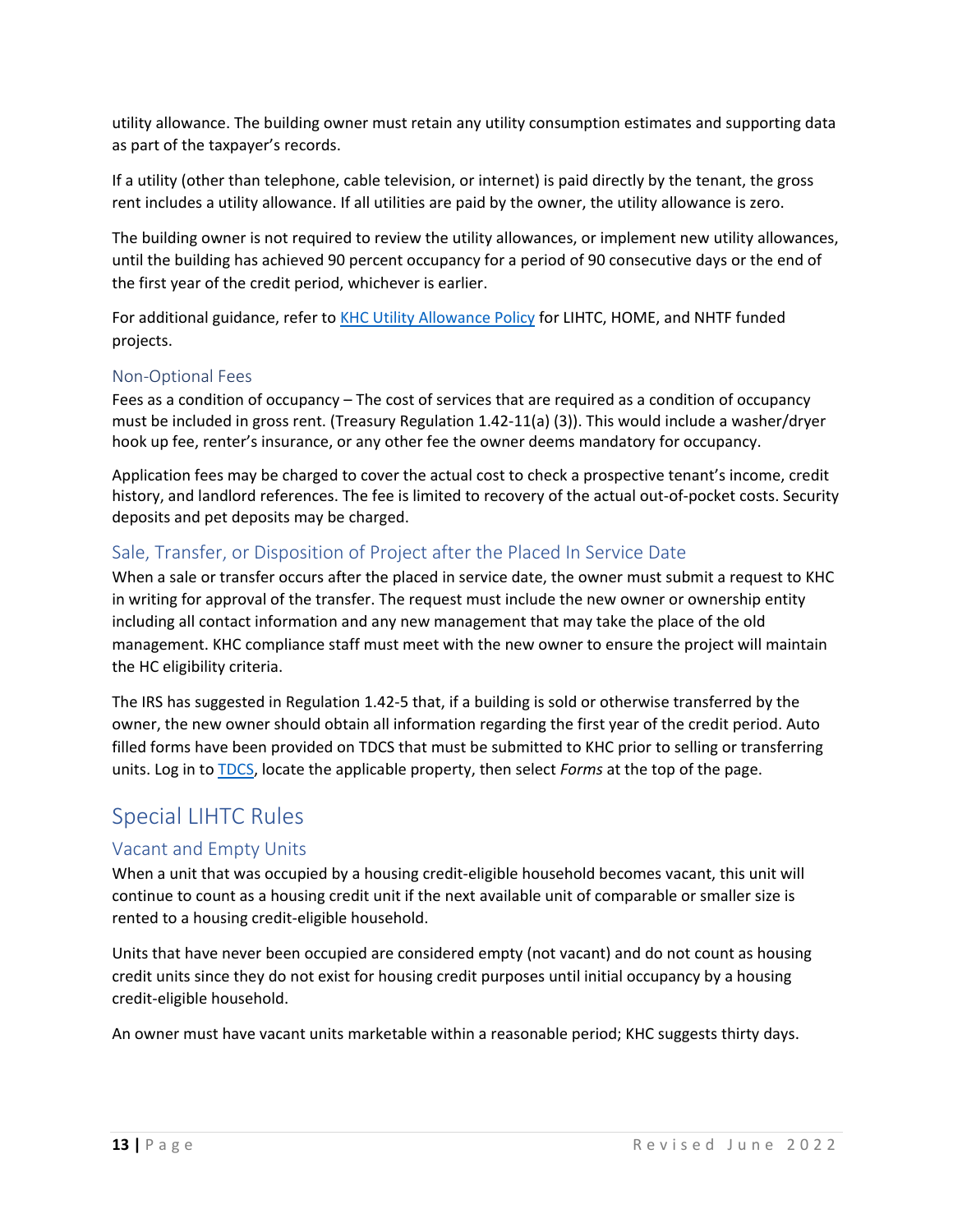#### <span id="page-13-0"></span>Temporary Uninhabitability of a Unit

According to the Revised 8823 Guide, casualty loss is defined as, "the damage, destruction, or loss of property resulting from an identifiable event that is sudden, unexpected, or unusual." Property damage is not considered a casualty loss if the damage occurred during normal use, the owner willfully caused the damage or was willfully negligent, or a progressive deterioration, as in the case of damage caused by termites.

The physical damage due to the casualty loss must be reported to KHC as noncompliance with UPCS code or local standards as follows:

- 1. As soon as the damage occurs, owner/agents must report the damage to KHC in writing within 10 business days from the incident.
- 2. KHC is required to file an IRS Form 8823 taking the unit or building offline.
- 3. Owner/agents must notify KHC in writing again when repairs are completed. KHC will then file an IRS Form 8823 putting the unit or building back in compliance.
- 4. The uninhabitable units must be replaced or made suitable for occupancy by the last day of the year in which the casualty loss occurred to claim credits for those units.

For further guidance concerning casualty loss and LIHTC credits claimed, see IRS Chief Counsel Advice Memo 200134006, August 24, 2011. For additional information, please refer to Chapter 6 of the Revised 8823 Guide. To submit information to KHC regarding an uninhabitable unit, see *Casualty Loss Form* on KHC's [Asset Management Compliance](https://www.kyhousing.org/Partners/Inspections-and-Compliance/Compliance/Pages/default.aspx) page under Asset Management Resource Forms and Policies.

#### <span id="page-13-1"></span>Available Unit Rule

At recertification, if a household's income increases to over 140% of the current qualifying income limit, the unit becomes "over income." Credits can continue to be claimed on a unit if the next available unit of equal or smaller size in the same building is rented to a qualified applicant. Units over 140% must remain rent restricted until the next available unit is rented. If the rule is violated, all 140% units fall out of the applicable fraction and minimum set-asides.

Only units that have been previously occupied by an eligible household and are suitable for occupancy may be included for compliance purposes. If a unit has never been occupied by an eligible household, or was a market rate unit, neither are counted as qualifying households. To determine the next available unit, see the *Next Available Unit Worksheet* on KHC's [Verification Forms](https://www.kyhousing.org/Partners/Inspections-and-Compliance/Compliance/Pages/Verification-Forms.aspx) page under Sample Forms.

#### <span id="page-13-2"></span>Unit Transfers

Unit transfers are handled differently depending upon whether the transfer is within the same building or it is to a different building.

#### Transfer Within the Same Building

The household moves to a different unit in the same building, the newly occupied unit adopts the status of the vacated unit. The recertification will be due on the anniversary of the original move-in date.

#### Transfer to a Different Building

It depends on the household's area median income and the election made on the 8609, part b. The household cannot transfer if the household income is over 140% of the income limit. Households under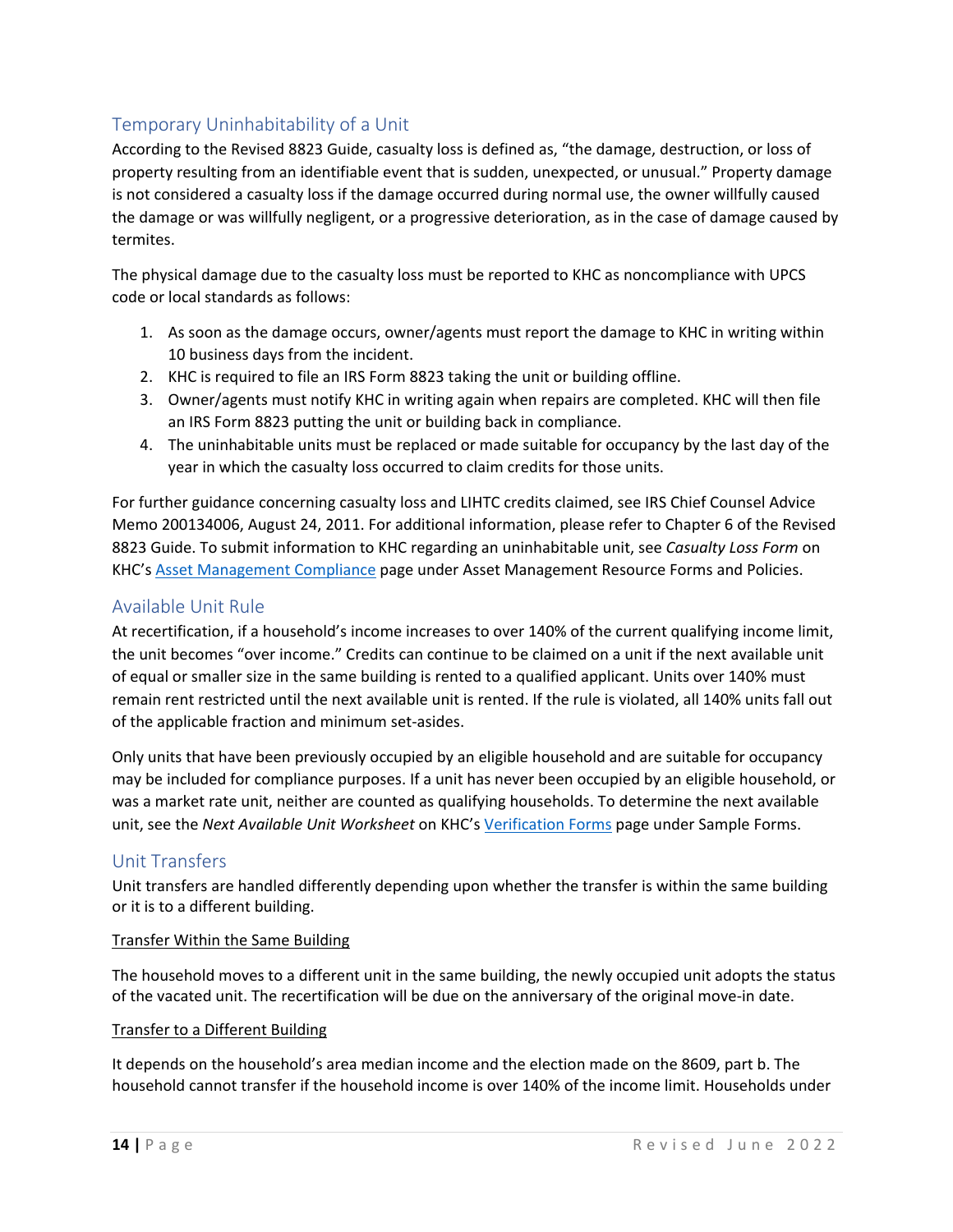140% of the income limit residing in 100% HC developments can transfer between buildings in the development.

Please note, if on the 8609, part 8b, the election was "no," you cannot transfer the tenants without first going through the initial income eligibility process and qualifying the household. This is considered a new move-in, not a transfer.

If the building is being treated as a separate project, future recertifications will be the anniversary date of the new move-in.

#### <span id="page-14-0"></span>Non-Transient Occupancy

The initial HC lease is required to be for a duration of six months or greater. "Transient" is not defined in Section 42 or other IRS regulations, but the legislative history of Section 42 describes a "safe harbor" which states that leases within the initial term of six months which can then revert to a month-to-month tenancy are considered "non-Transient."

#### <span id="page-14-1"></span>Manager/Security Unit

The adjusted basis of the unit occupied by a manager can be included in the Eligible Basis of the building under IRC 42(d)(1) as a facility reasonably required for the benefit of the development. However, the unit is excluded from the Applicable Fraction of the building under IRC  $42(c)(1)(B)$ .

The manager is not required to be income qualified. If the manager is being charged rent for the unit, the IRS and KHC may determine the unit is not reasonably required by the development because the owner is not requiring the manager to occupy the unit as a condition of employment. The manager position is required to be full-time. The number of hours worked does not define full-time.

Revenue Ruling 92-61 holds that the adjusted basis of a unit occupied by a full-time resident manager is included in the eligible basis of a qualified low income building under IRC  $42(d)(1)$ , but the unit is excluded from the applicable fraction under IRC  $42(c)(1)(B)$  for purposes of determining the building's qualified basis.

Typically, a security officer provides on-site presence during the evening and nighttime hours to respond to any emergencies and disturbances, and to respond to residents' requests for assistance, including complaints, unauthorized visitors, improper parking and unauthorized use of community facilities. Other encouraged activities may include conducting resident background investigations, neighborhood watch programs and educational activities for primary school-age residents.

Conversion of the unit from a manager's unit to a HC unit must have prior written approval from KHC before the unit is converted, as does converting a HC unit to a manager's unit. Please see KHC's [Notification of Removal of Unit\(s\) for Resident Manager, Maintenance, or Security Officer.](https://www.kyhousing.org/Partners/Inspections-and-Compliance/Compliance/Documents/Notification%20of%20Removal-Restoration%20of%20Unit(s)%20for%20Resident%20Manager,%20Maintenance%20or%20Security.pdf)

#### <span id="page-14-2"></span>Students

A unit is not considered an eligible HC unit if all the occupants of such unit are full time students. IRC 151 (c)(4) defines, in part, a "student" as an individual, who during each of 5 calendar months during the calendar year in which the taxable year of the taxpayer begins, is a full-time student of an educational organization described in IRC 170(b)(1)(A)(ii). Treasury Regulation 1.151-3(b) further provides that the five calendar months need not be consecutive.

The determination of student status as full or part-time should be based on the criteria used by the educational institution the student is attending. Part-time student status should be verified with the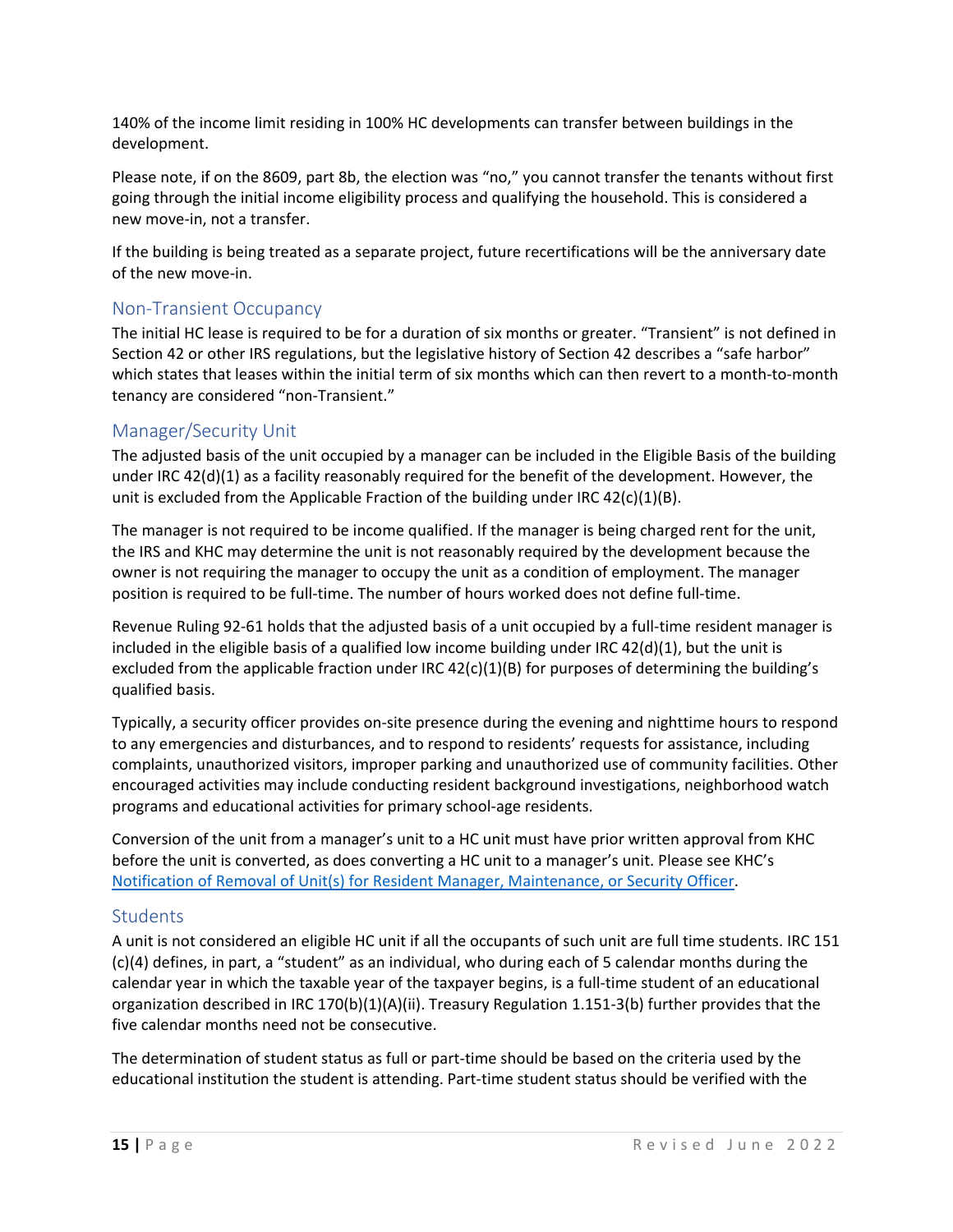educational institution. If one household member is a part-time student and all other household members are full-time students, the household is eligible.

An educational organization, as defined by IRC 170(b)(1)(A)(ii), is one that normally maintains a regular faculty and curriculum, and normally has an enrolled body of pupils or students in attendance at the place where its educational activities are regularly carried on. The term "educational organization" includes elementary schools, junior and senior high schools, colleges, universities and technical, trade and mechanical schools. It does not include on-the-job training courses.

There are exceptions to the full-time student status outlined in IRC 42(i)(3)(D). Full-time student households that are income eligible and satisfy one or more of the following conditions can be considered eligible tenants:

- At least one member of the household receives assistance under Title IV of the Social Security Act (TANF or K-TAP). Verification would be a TANF award letter.
- A student enrolled in a job training program receiving assistance under the Workforce Investment Act or Job Training Partnership Act (JTPA) or is funded by a state or local public agency. Verification would be a copy of the assistance award letter.
- The head of household is a single parent with children and such parents and children are not dependents (as defined in IRC 152) of another individual other than a parent of such children. Verification would be a copy of the tax return or divorce decree.
- Married and filing a joint return or are entitled to file a joint return. Verification would be a copy of their tax return or marriage certificate.
- At least one member of the household was previously under the care and placement responsibility of the state agency responsible for administering a plan under Part B or Part E of the Title IV of the Social Security Act. Effective for verifications after July 30, 2007, a full-time student would qualify if one of the members of the household included a member who formerly received foster care assistance. Verification would be foster care paperwork from social services.

Revenue Ruling 2013-17 – Recognizes same-sex marriages (married in any state) would meet the married and filing a joint return exception.

If a previously qualified household becomes a full-time student household and does not meet any of the exceptions, the household will not be in compliance and is not a qualified student household. For *Student Self-Certification*, visit KHC's [Asset Management Compliance](https://www.kyhousing.org/Partners/Inspections-and-Compliance/Compliance/Pages/default.aspx) page under Sample Forms.

#### <span id="page-15-0"></span>Available to the General Public

#### <span id="page-15-1"></span>Fair Housing Act

HC properties are subject to the Fair Housing Act (Title VII of the Civil Rights Act of 1968) which makes it unlawful to discriminate in any aspect relating to rental of dwellings, in the availability of transactions related to residential real estate, or in the provision of services and facilities in connection therewith because of race, color, religion, sex, disability, familial status, or national origin. By adding provisions to 24 CFR 5.105(a)(2) on February 3, 2012, equal access to housing now includes actual or perceived sexual orientation, gender identity, and marital status.

For additional guidance, see HUD's [Housing Discrimination Under the Fair Housing](https://www.hud.gov/program_offices/fair_housing_equal_opp/fair_housing_act_overview) Act.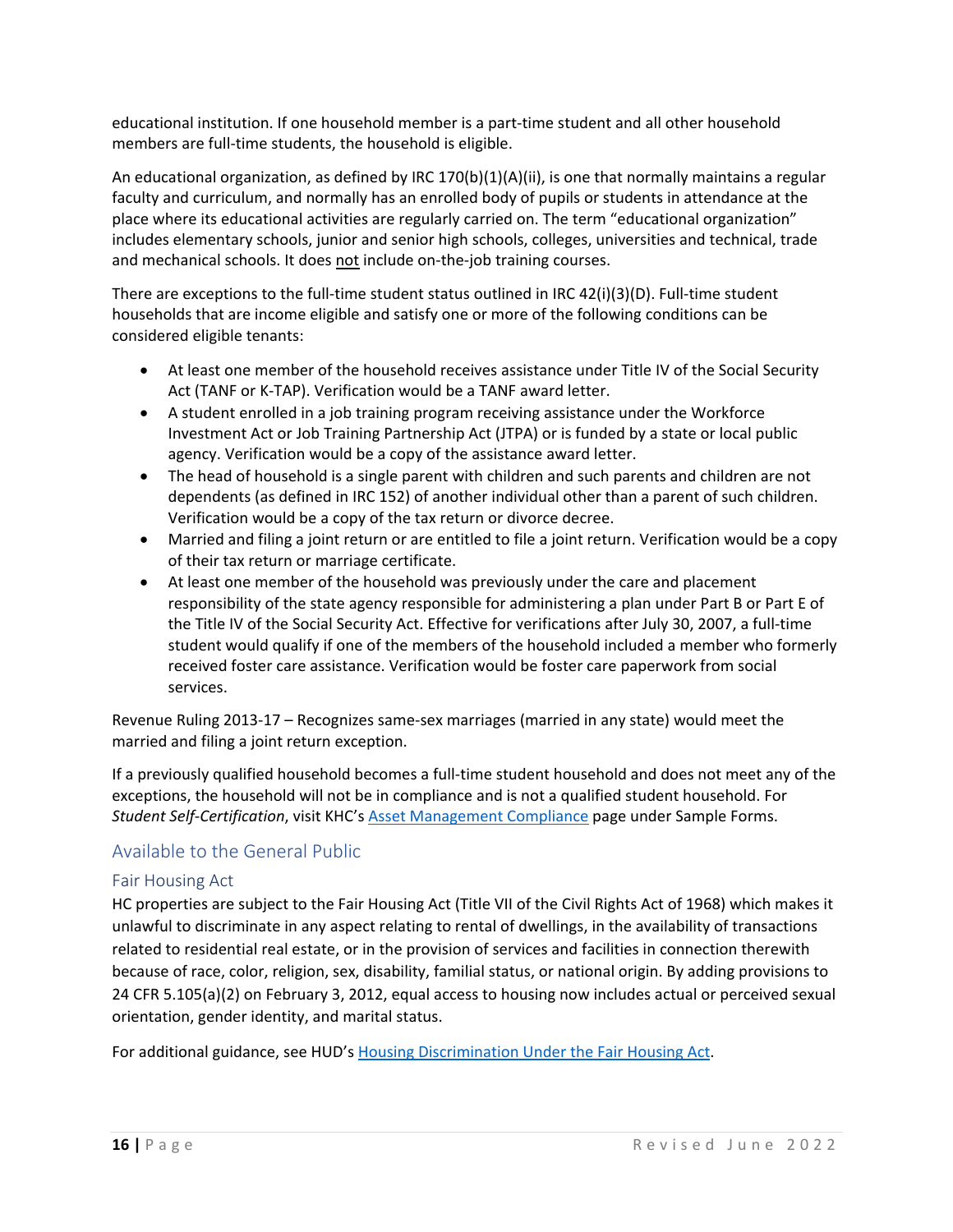#### <span id="page-16-0"></span>Section 504 of the Rehabilitation Act of 1973

Section 504 prohibits discrimination on the basis of disability in federally assisted programs or activities. A housing provider may not deny or refuse to sell or rent to a person with a disability and may not impose application or qualification criteria and rental or sales terms or conditions that are different than those required of or provided to persons without disabilities. For additional guidance, see HUD'[s Section](https://www.hud.gov/program_offices/fair_housing_equal_opp/disabilities/sect504faq)  [504: Frequently Asked Questions.](https://www.hud.gov/program_offices/fair_housing_equal_opp/disabilities/sect504faq)

#### <span id="page-16-1"></span>Section 8 Tenants

Owners of LIHTC projects may not deny rental of an available unit to an applicant holding a HUD Section 8 Certificate or Voucher solely because the household receives rental assistance from HUD. These households are still required to meet the project's household selection criteria contained in the project's management plan or Tenant Selection Plan. If an applicant holding a Section 8 Certificate or Voucher is denied occupancy, the reason for denial should be documented.

#### <span id="page-16-2"></span>Elderly

The Fair Housing Act prohibits discrimination against families with children. However, there are two types of "housing for older persons" that allows owners to exclude families with children:

- Housing intended for, and solely occupied by, persons 62 years of age or older; and
- Housing intended and operated for occupancy by at least one person 55 years of age or older per unit; at least 80% of the units are occupied by at least one person 55 years of age or older. The housing facility or community must also publish and adhere to policies and procedures that demonstrate the intent necessary to satisfy the definition of "housing for older persons"; and that the housing provider complies with HUD's regulations governing the 55 or older exemption.

Properties which received financing under other programs than KHC administered programs (HUD or Rural Development, for example) may have exceptions to the Fair Housing Act age limits for "housing for older person". If this funding discontinues, these exceptions discontinue as well.

The above emptions criterion applies to "housing for the older person" after December 28, 1995 and is not retroactive. The exemption prior to December 28, 1995 requires "significant facilities and services" for the elderly in addition the current criteria. Properties which are under contract with Rural Development of HUD may have additional exceptions. For the definition of Elderly and Disability Used to Determine Project Eligibility, se[e HUD Handbook 4350.3](https://www.hud.gov/sites/documents/DOC_35639.PDF) Section 3-17 Figure 3-6.

#### <span id="page-16-3"></span>Violence Against Women Act (VAWA)

While not a compliance requirement of section 42, the Violence Against Women Reauthorization Act of 2013 (VAWA 2013) was extended to include the Low Income Housing Tax Credit program in 2013.

While "Women" is included in the name of the Act, the VAWA protections do not apply solely to women. VAWA protects anyone who is living in, or seeking admission to, any of the covered housing programs and is a victim of actual or threatened domestic violence, dating violence, sexual assault, or stalking, or an "affiliated individual" of the victim such as a spouse, parent, brother, sister, or child of that victim; or an individual to whom that victim stands in the place of a parent; or an individual, tenant, or lawful occupant living in the victim's household.

Lack of compliance with VAWA does not cause the loss of Tax Credits currently for the IRS. However, KHC monitors for VAWA compliance to avoid violations of victims' rights leading to discrimination under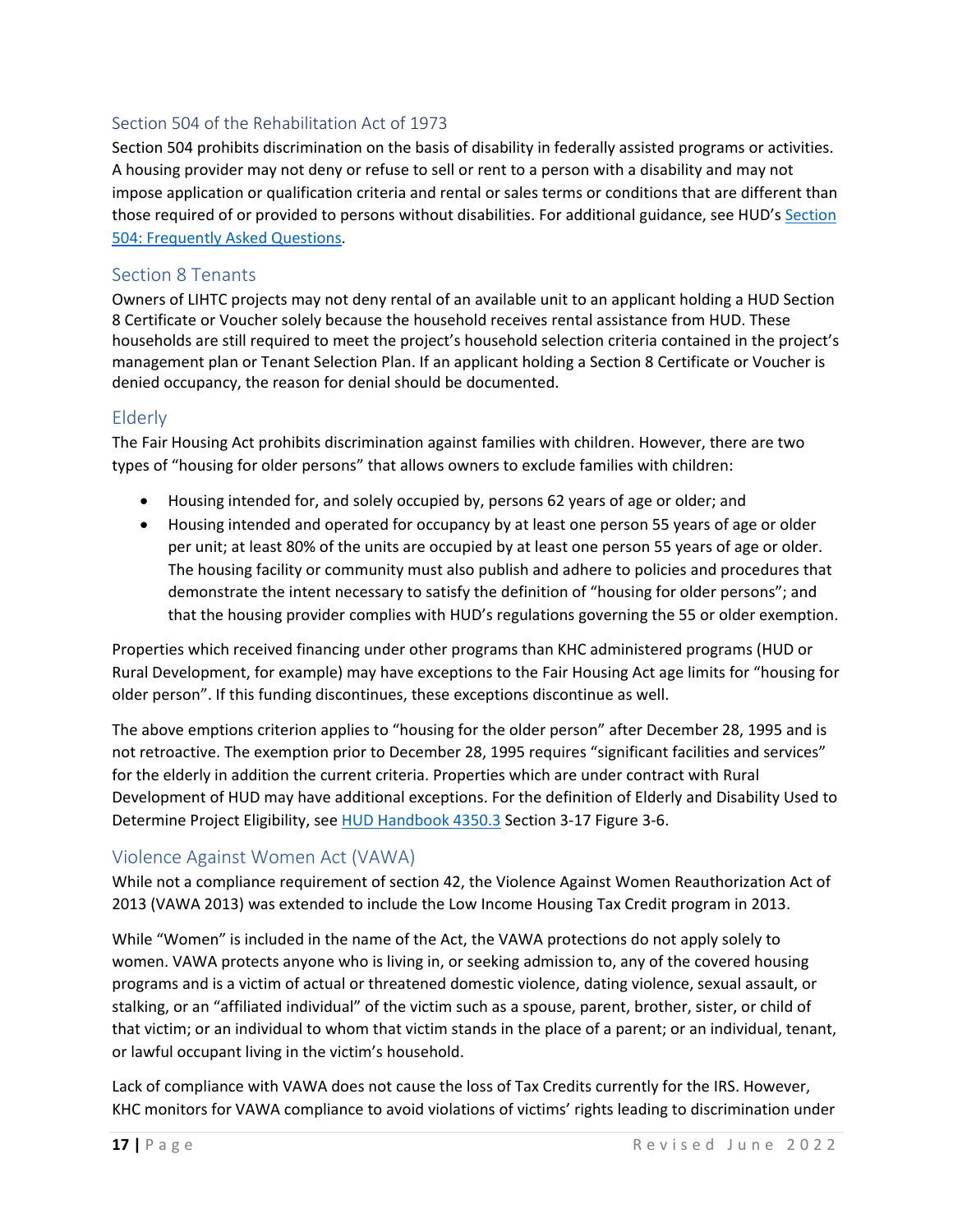the Fair Housing Act. For additional guidance and links to HUD Forms, visit HUD'[s VAWA Resources.](https://www.hud.gov/program_offices/housing/mfh/violence_against_women_act) KHC also provides information and forms at [Asset Management Compliance](https://www.kyhousing.org/Partners/Inspections-and-Compliance/Compliance/Pages/default.aspx) under *Violence Against Women Act (VAWA)*.

#### <span id="page-17-0"></span>Number of Persons Per Unit

There is no HC regulation governing the number of persons allowed to occupy a unit based on size. It is important to be consistent when accepting or rejecting applications. It is recommended the owner determine the minimum and maximum number of people that will be allowed to occupy each size unit and document in writing as part of the Management Plan and Tenant Selection Plan.

#### <span id="page-17-1"></span>Households and Family Size

As a general rule, a "household" consists of all individuals (or tenants) residing in a unit. To determine the household income limit, all applicable income standards are adjusted for family size.

For HC purposes, the following occupants are not considered part of the household: live-in aides, adult children on active military duty, and guests or visitors.

For HC purposes the following are included in the household: Children temporarily absent due to placement in a foster home, children in joint custody who are present in the household 50% or more of the time, children who are away at school but live with the family during recesses, unborn children of pregnant women, children who are in the process of being adopted, foster children, temporarily absent family member who are still considered family members, family members in the hospital, or a rehabilitation facility for periods of limited or fixed duration.

The family decides if persons permanently confined to a nursing home or hospital are included when determining family size for income limits.

#### <span id="page-17-2"></span>Change in Household Composition

KHC recommends not adding additional household members for six months after the initial household moves into the unit. Addition of new member(s) to an existing low income household requires the income certification for the new member(s) of the household, including the third-party verification. The new member's income is added to the income disclosed on the existing Tenant Income Certification. The household continues to be income-qualified, and the income of the new member plus the existing household's income is taken into account for purposes of the Available Unit Rule under IRC 42(g)(2)(D).

Decrease in household size does not trigger the immediate completion of a new Tenant Income Certification. The next Tenant Income Certification completed will show the household size decreased and their income/assets will be removed.

A household may continue to add members as long as at least one member of the original low income household continues to live in the unit. Once all the original tenants have moved out of the unit, the remaining tenants must be certified as a new income qualified household.

## <span id="page-17-3"></span>Qualification of Applicants

Applicants for low income, rent-restricted units should be advised early in their initial visit to the development that there are maximum income limits and student status restrictions that apply to the units. Management should explain to the prospective tenants that the anticipated income of all persons expecting to occupy the unit must be verified prior to occupancy and financial and student status will be reviewed annually.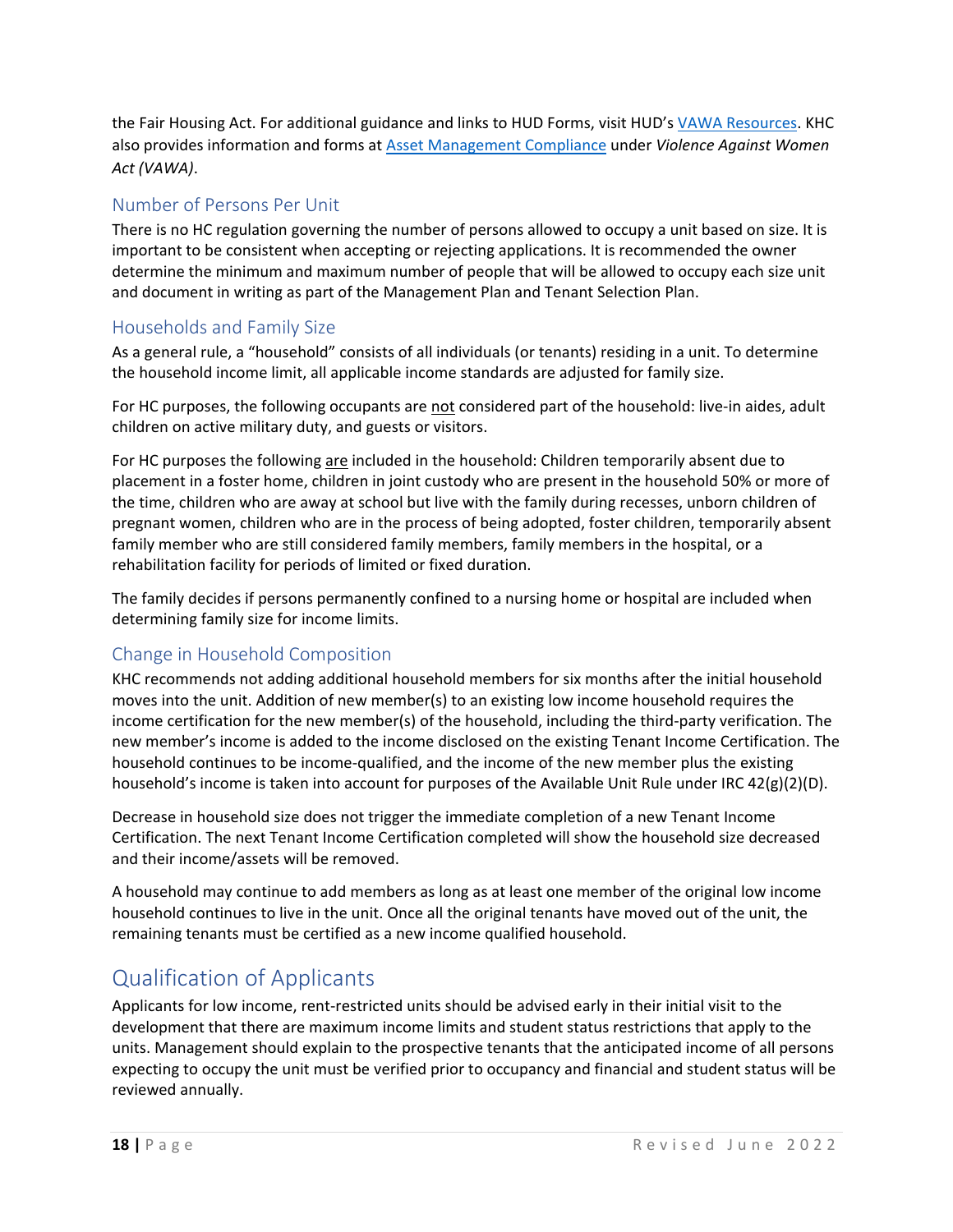#### <span id="page-18-0"></span>Initial Certification

KHC recommends the use of the Tenant Income Certification form. If the property is a Section 8/HC property, a Tenant Income Certification form for the initial certification is required by KHC. The owner must verify all income and assets to determine if the household is income eligible. The income of every prospective household member must be verified.

The Tenant Income Certification effective date should be the date the household moves into the unit.

#### <span id="page-18-1"></span>Lease

All adults 18 years and over are required to sign the lease. KHC recommends student status, good cause evictions, and required annual reporting be addressed in the HC lease. Owners must ensure the lease does not violate the Fair Housing Act, any federal, state, or local laws and contains the requirement of The Violence Against Women Act. Additionally, all leases must adhere to the Uniform Residential Landlord Tenant Act (URLTA) of 1972. For additional information, visit the [Uniform Law Commission's](https://www.uniformlaws.org/home) page, [Revised Uniform Residential Landlord and Tenant Act.](https://www.uniformlaws.org/committees/community-home?CommunityKey=e9cd20a1-b939-4265-9f1e-3a47a538d495)

#### <span id="page-18-2"></span>Annual Recertification

#### <span id="page-18-3"></span>100% Tax Credit Building

Effective January 1, 2009, if all the low income units in the development are 100% low income buildings, the owner is not required to complete an annual tenant income recertification for each household. However, the owner is required to have each household complete a Tenant Income Certification. The form must be completed anytime within 120 days of the anniversary date of move-in. If the selfcertification form indicates that all household members are students, an additional student questionnaire should be completed to document the exception used to qualify the household. It is very important to review the form and make sure that it is completely filled out, signed, and dated. The form must also list the rent paid by the tenant and any mandatory fees to ensure the owner is not charging over the limits.

#### <span id="page-18-4"></span>Mixed Use Building

Buildings that have both market rate units and HC units must have a complete recertification packet on file for the HC units to determine if the Available Unit has been applied correctly.

Upon each anniversary date of the tenant's move-in or anytime within 120 days prior to the anniversary, a subsequent Tenant Income Certification must be completed, and all resident income/assets verified.

A unit does not lose its status as a low income unit solely because of an increase in the household's income. Once a unit qualifies as a low income unit, it continues to qualify as such until the tenant's income exceeds 140 percent of the applicable income limit. Even then, the unit remains a low income unit as long as the owner continues to fill vacancies in comparable or smaller units with tenants who qualify as low income tenants and the units continue to be rent restricted.

#### <span id="page-18-5"></span>Certification at Acquisition and/or Rehab of Existing Buildings

Income Qualifying Households before the beginning of the 10-year credit period:

Under Rev. Proc. 2003-82, a unit occupied before the beginning of the credit period will be considered a low income unit at the beginning of the credit period, even if the household's income exceeds the income limit at the beginning of the first year of the credit period, if two conditions related to the income qualifications are met, and the unit must be rent restricted.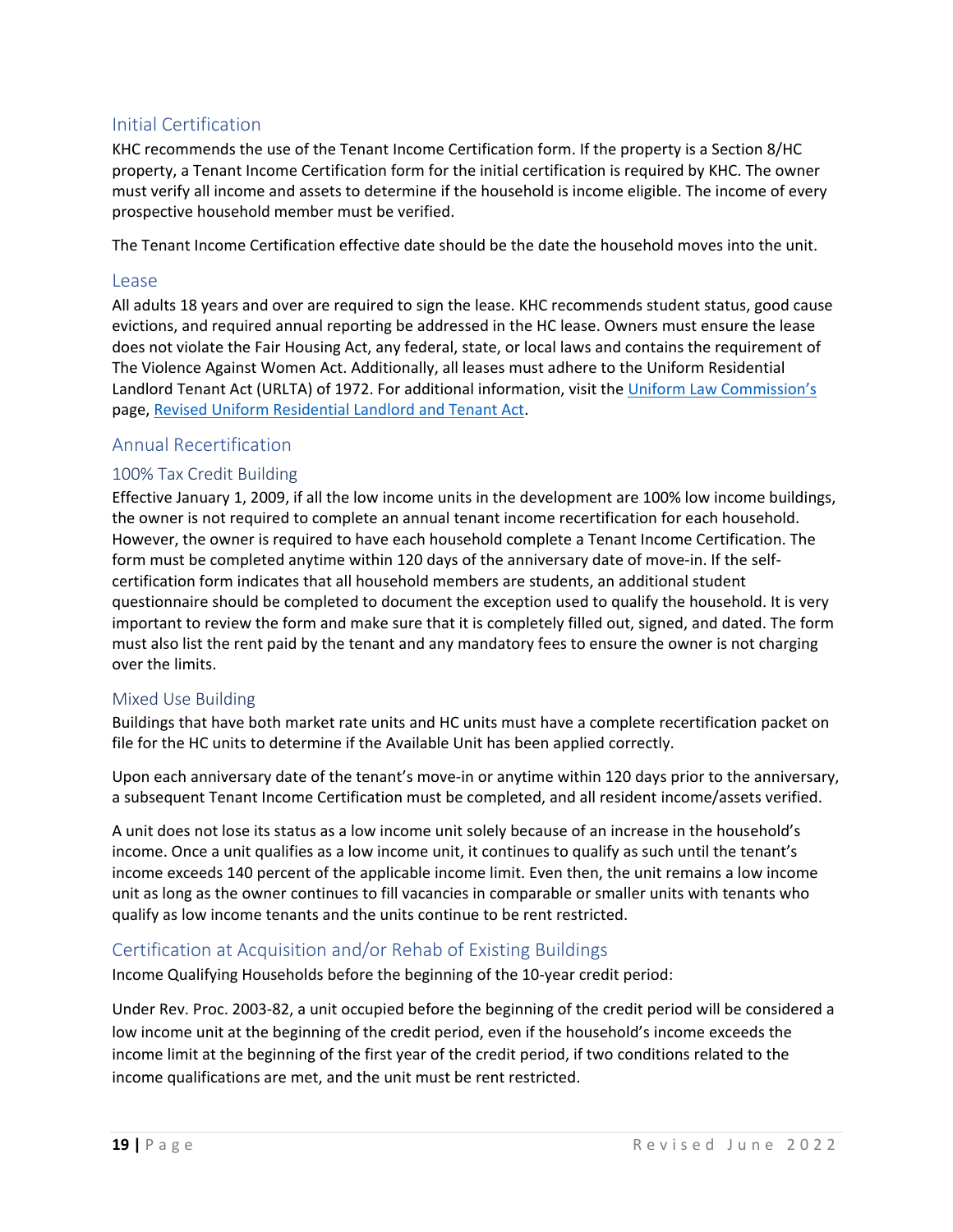- 1. For households occupying a unit at the time of acquisition by the owner, the initial Tenant Income Certification is completed within 120 days after the date of acquisition using the income limits in effect on the day of acquisition. The effective date of the Tenant Income Certification is the date of acquisition since there is no move-in date.
- 2. If the household occupies a unit at the time of acquisition, but the Tenant Income Certification is completed more than 120 after the date of acquisition, the household is treated as a new movein. Owners use the income limits in effect at the time of the Tenant Income Certification. The effective date is the date the last adult household member of the household signed the certification. This is an exception to the general rule for the effective dates because there is no move-in date.
- 3. When the household moves into a unit after the building is acquired, but before the beginning of the first year of the compliance period, the Tenant Income Certification is completed using the income limits in effect at the time of the certification. The effective date is the date the household moves into the unit.

For purposes of Rev. Proc. 2003-82, the income of the individuals occupying a unit before the beginning of the first credit year are first tested for purposes of the Next Available Unit Rule under IRC 42(g)(2)(D)(ii) and Treas. Reg. 1.42-15 at the beginning of the first year of the building's credit period.

- 1. The test must be completed within 120 days before the beginning of the first year of the credit period.
- 2. The "test" consists of confirming with the household that sources and amounts of anticipated income included on the Tenant Income Certification are still current. If additional sources or amounts of income are identified, the Tenant Income Certification will be updated based on the household's documentation.
- 3. If the household is over-income based on current income limits, the Next Available Unit Rule is applied.

If the effective date of the initial Tenant Income Certifications is 120 days or less before the required "test," it is not necessary to "test" for purposes of the Next Available Unit Rule because the time period for completing the initial Tenant Income Certification and the time period for completing the "test" is the same. The annual Tenant Income Certification will be completed each year on the anniversary of the original Tenant Income Certification's effective date. For additional guidance, refer to Chapter 4, page 25 of the Revised 8823 Guide.

## <span id="page-19-0"></span>Determining Household Eligibility

#### <span id="page-19-1"></span>Application

In the initial visit, the applicant should be advised of the maximum income limits and that income and asset information of all persons expecting to occupy the unit must be verified prior to occupancy and financial and student status will be reviewed annually.

The LIHTC application should obtain the following household information:

• The name, age, and Social Security number of each person who will occupy the unit (legal name should be given just as it will appear on the lease and Tenant Income Certification).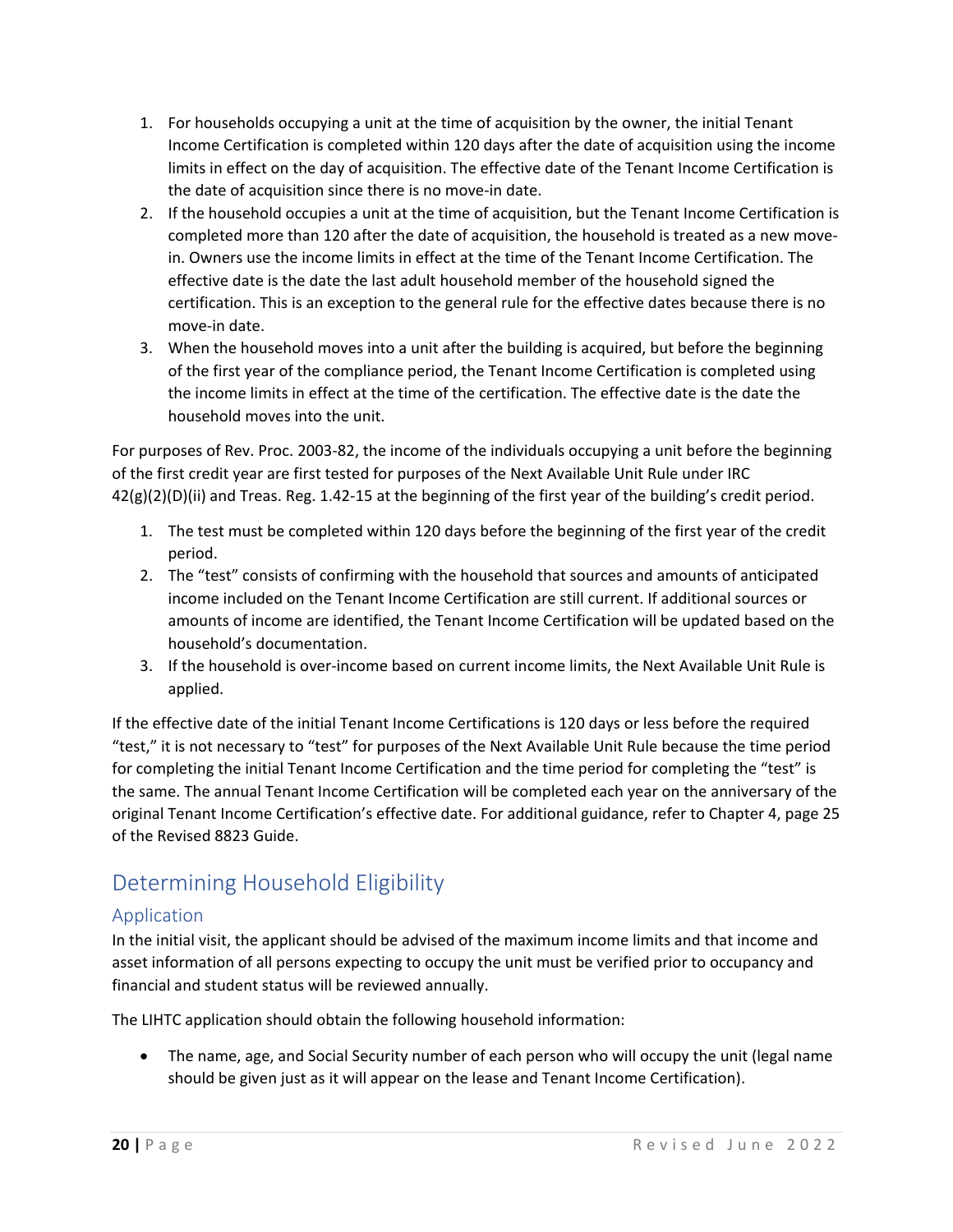- All sources and amounts of current and anticipated annual income for the next twelve-month certification period.
- Value of all current assets or the imputed income from assets.
- The signature of the head of household and all occupants able to sign a lease and the date when the application was completed.
- A Tenant Release and Consent Form to send with third-party verifications. A sample form is available under the Asset Management [Verification Forms](https://www.kyhousing.org/Partners/Inspections-and-Compliance/Compliance/Pages/Verification-Forms.aspx) page of KHC's website.

#### <span id="page-20-0"></span>General Income and Asset Verification Requirements

All income sources, including assets valued at \$5,000 or more, must be verified by a third-party prior to the completion of the Tenant Income Certification and move in of the household. Annual income includes all amounts that are not specifically excluded by regulation. Exhibit 5-1 of HUD Handbook 4350.3, Income Inclusions and Exclusions provide a complete listing of income inclusions and exclusions.

Acceptable methods of verifying information include the following:

#### Written

Written documentation sent directly by a third-party source is the preferred method of verification. It is assumed that third party sources will send written verification to the owner through the mail.

The applicant or tenant should not hand-carry the verification to or from the third-party source. If the verification does not contain an original signature or is delivered by the applicant or tenant, the owner should examine the documents for evidence of tampering. In these situations, the owner may, but does not have to, accept the document as acceptable verification.

If the information is not complete, the owner must follow up with the source to obtain complete information.

#### Oral

Oral verification, by telephone, from a reliable third-party source is an acceptable verification method. Owners frequently use this method when the third party does not respond to the written verification request. When verifying information over the telephone, it is important to be certain that the person on the telephone is the party he or she claims to be. Generally, it is best to telephone the verification source rather than to accept the verification from a source calling the development management office.

When verifying information by phone, the owner must record and include the following information:

- Third-party's name, position, and contact information.
- Information reported by the third party.
- Name of the person who conducted the telephone interview; and
- Date and time of telephone call.

#### **Electronic**

The owner may obtain accurate third-party written verification by facsimile, e-mail, or internet, if adequate effort is made to ensure that the sender is a valid third-party source.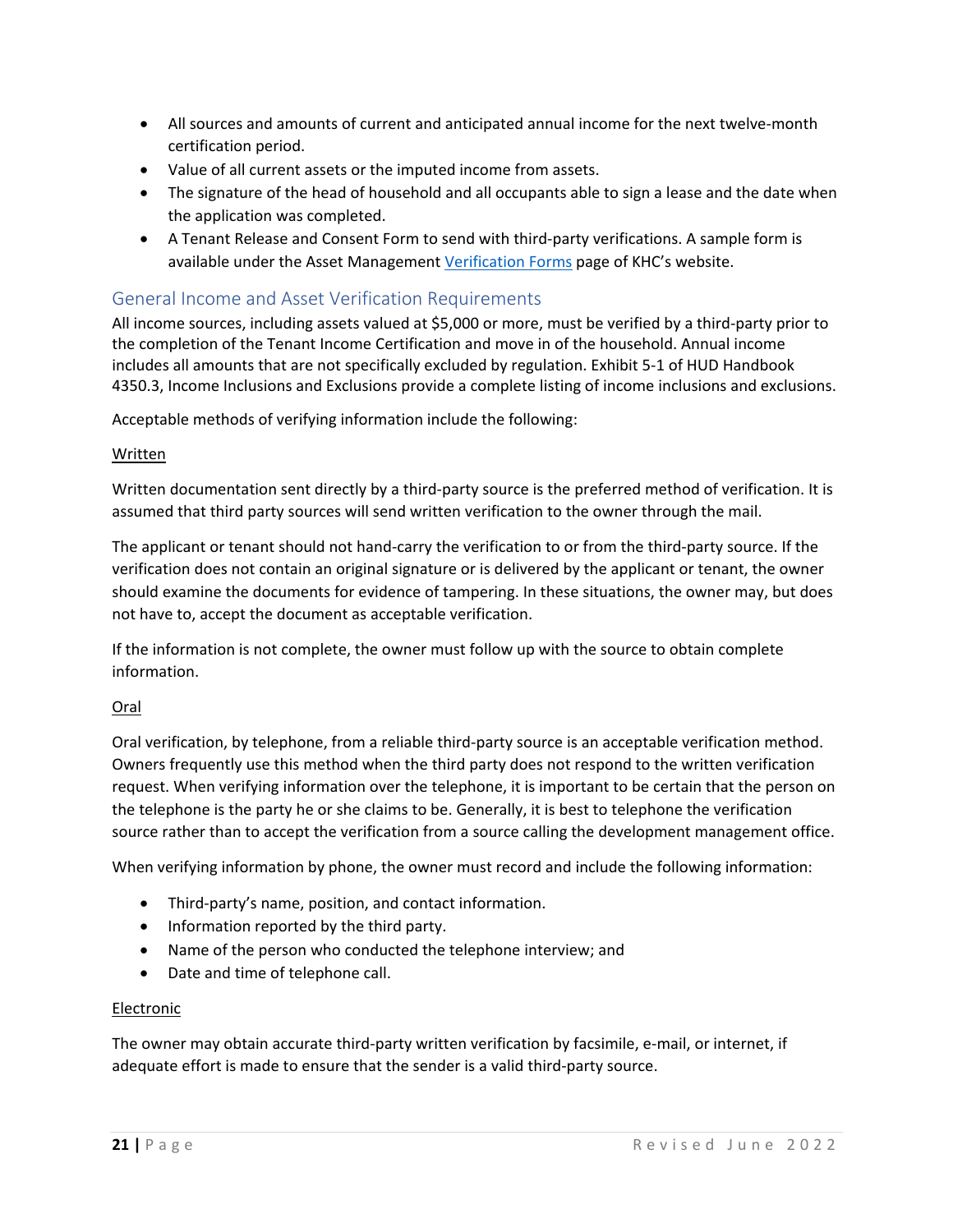- 1. Fax Information sent by fax is most reliable if the owner and the verification source agree to use this method in advance during a telephonic conversation. The fax should include the company name and fax number of the verification source.
- 2. E-mail Similar to faxed information, information verified by e-mail is more reliable when preceded by a telephone conversation and/or when the e-mail address includes the name of an appropriate individual and firm.
- 3. Internet Information verified on the internet is considered third party verification if the owner is able to view web-based information from a reputable source on the computer screen. Use of the print-out is also acceptable.

When third party documentation is not available, owner must document in the file efforts made to obtain the required verification and the reason the verification was not obtained. The owner must include the following documents in the tenant file:

- A written note to the file explaining why third-party verification is not possible; or
- A copy of the date-stamped original request that was sent to the third party;
- Written notes or documentation indicating follow-up efforts to reach the third party to obtain verification; and
- A written note to the file indicating the request has been outstanding without a response from the third-party.

Management should give the applicant the opportunity to explain any significant differences between the amounts reported on the application and amounts reported on third-party verification to determine actual income. The file must be documented to explain the difference.

If third party verifications of income cannot be provided, household provided documents may be used, such as:

- A minimum of six consecutive paystubs
- W-2 Forms
- A minimum of six consecutive bank statements

Many sample verification forms can be accessed at KHC's Asset Management page under [Sample Forms.](https://www.kyhousing.org/Partners/Inspections-and-Compliance/Compliance/Pages/Verification-Forms.aspx)

#### <span id="page-21-0"></span>Effective Term of Verification

Verifications are valid 120 days prior to the effective date of the Tenant Income Certification. If the verification is received more than 120 days prior to the effective date of the TIC, new verifications must be obtained.

#### <span id="page-21-1"></span>Section 8 Tenant Income and Asset Verification

For the LIHTC program, the annual income for a household receiving housing assistance payments under Section 8 Choice Voucher may be verified by obtaining a statement from the Public Housing Authority (PHA). The owner must submit the Section 8 Eligibility Verification to the PHA for completion. If the form shows that the tenant's income does not exceed the applicable income limit, the household is eligible to occupy a rent-restricted unit. However, KHC recommends that for the first year rent-up files, actual Tenant Income Certifications and corresponding third-party documentation is used to document the first year tenant files.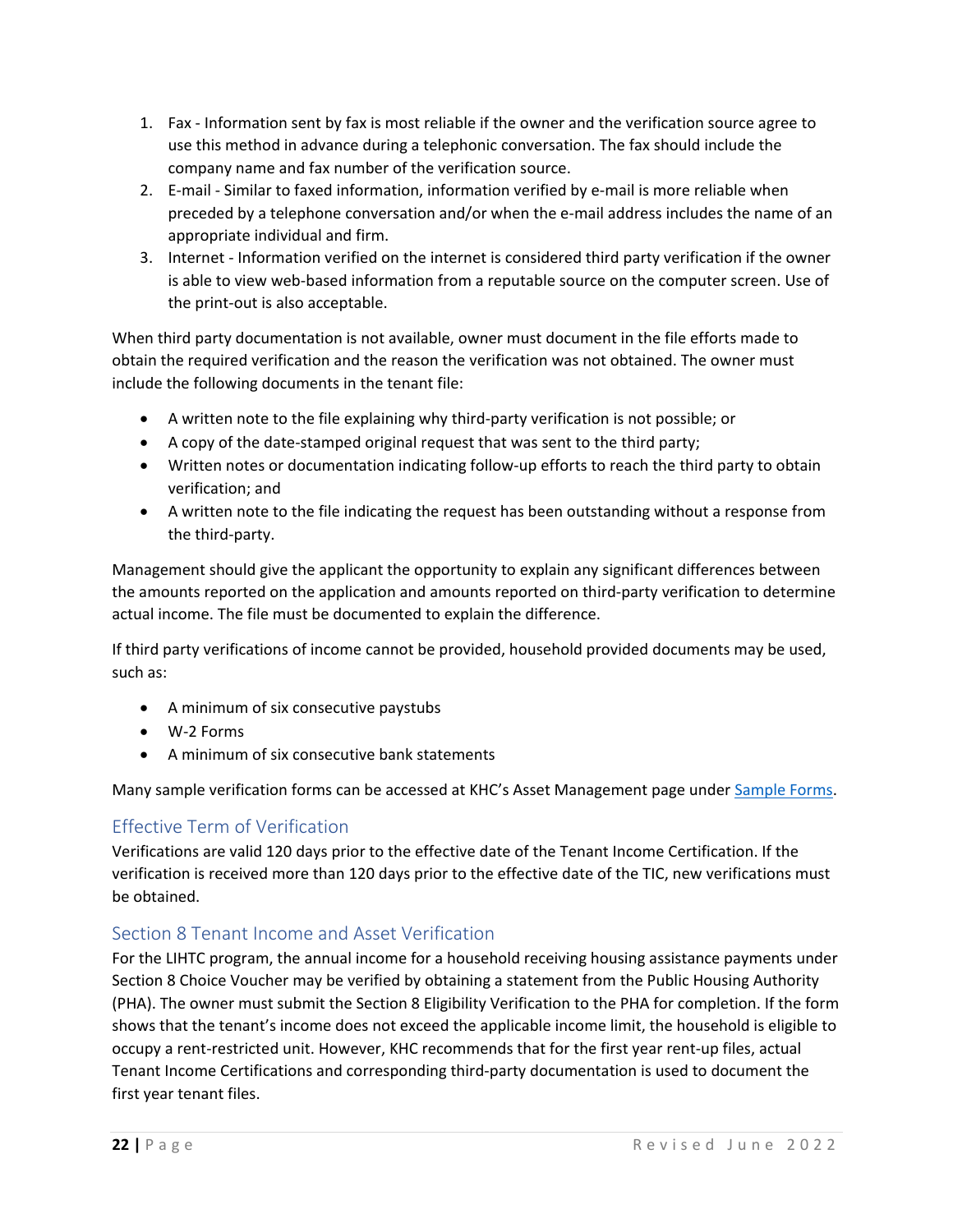#### <span id="page-22-0"></span>Calculating Annual Income

Owners and managers should use current circumstances to project annual income, unless verification forms or other verifiable documentation indicate that an imminent change will occur. Annual income is the gross income the household anticipates it will receive from all sources, including earned and unearned income and income from assets.

Examples of earned/unearned income includes, but is not limited to gross wages, salaries, tips, overtime, social security, welfare, unemployment compensation and worker's compensation. Examples of asset income include bank accounts, retirement accounts, real estate and other investments (not including personal items).

Please refer t[o HUD Handbook 4350.3](https://www.hud.gov/sites/documents/DOC_35639.PDF) for a complete listing and discussion of earned/unearned income and asset income. EIV (Earned Income Verification) cannot be used to verify income for Section 42. Please see HUD 4350.3, Chapter 5 for specific information on verifying income and assets.

Income determination is based on the annual gross income a household anticipates it will receive for the 12-month certification period. Verification of all sources of current and anticipated income for all household members aged 18 and older, person under the age of 18 who are treated as adults because they are the head, co-head, or spouse (emancipated minors) and unearned income of minor children must be obtained in order to establish that the income limit is not exceeded. If a full-time student is 18 and over and employed but is not the head, co-head, or spouse, count only the first \$480 in *earned income*. However, all the full-time student's *unearned income* is counted (any income that is not employment income).

Owners must convert all verified incomes to annual amounts. To annualize full-time employment, multiply:

- Hourly wages by 2080 hours
- Weekly wages by 52
- Bi-weekly amounts by 26
- Semi-monthly amounts by 24; and
- Monthly amounts by 12.

To annualize income from other than full-time employment, multiply:

- Hourly wages by the number of hours the family expects to work annually
- Average weekly amounts by the number of weeks the family expects to work
- Other periodic amounts (monthly, bi-weekly, etc.) by the number of periods the family expects to work.

KHC recommends using the greater of the year-to-date income calculation and hourly calculation if both are provided for HC purposes.

Example: When determining annual gross income, if the employer has indicated the Resident works overtime and gives a range of hours, Owners or their agents must always use the highest number of hours. For instance, if the employer has stated the Resident works 5-10 hours overtime, staff must use 10 hours multiplied by the overtime rate. If there is conflicting information from the employer (pay stubs and VOE), or if using the higher number of hours puts the Resident over the income limit, staff should obtain additional pay stubs with year-to-date figures and/or written clarification from the employer to clarify actual overtime hours worked. If a written clarification cannot be obtained, provide efforts made to obtain the form and an Income Verification/Clarification by Telephone form.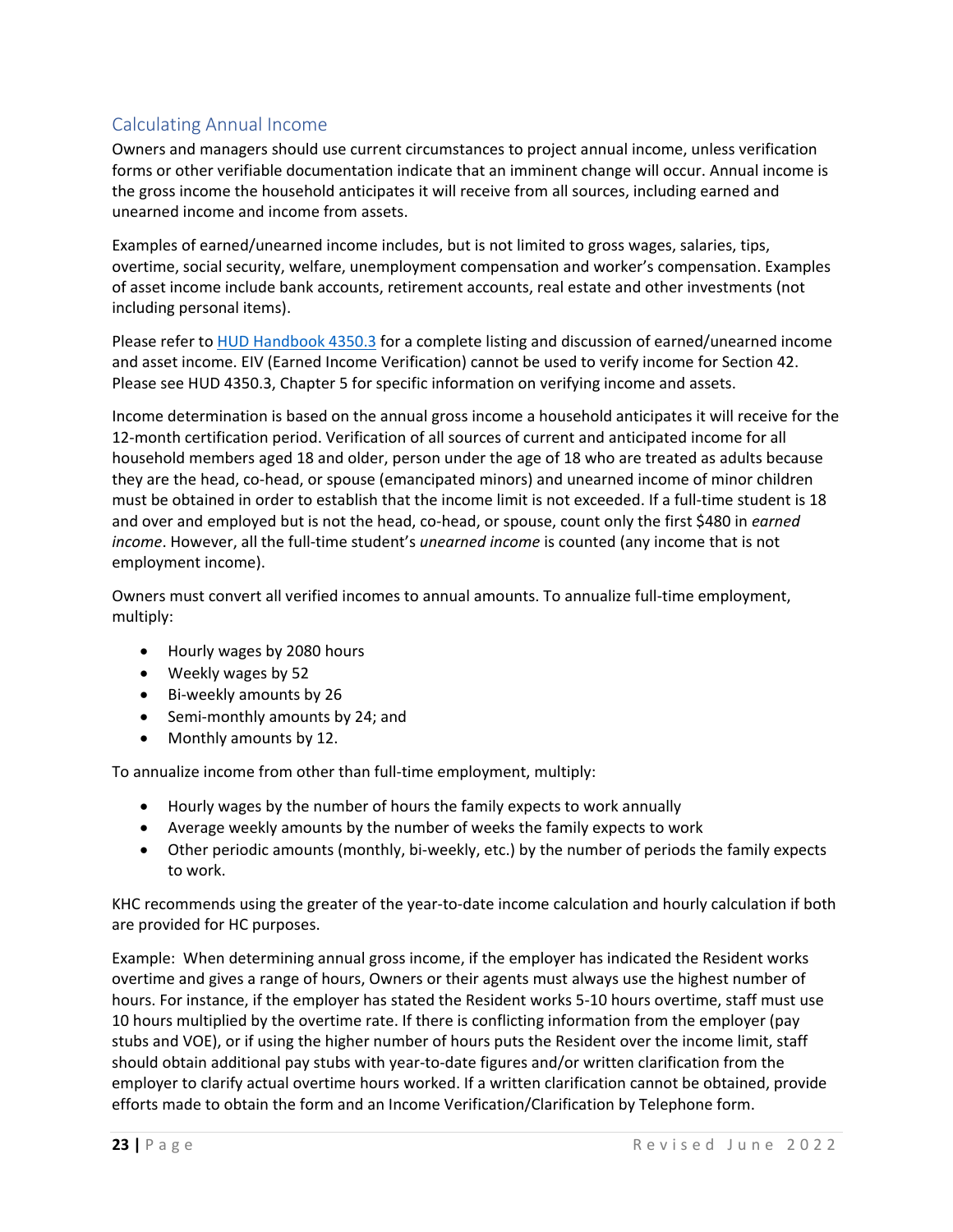If an applicant is currently unemployed with no verifiable income from any source and claiming zero income, he/she must complete a Certification of Zero Income form.

If periodic payments are received from annuities, insurance policies, retirement funds, pensions, disability or death benefits and other similar types of periodic receipts, they should be counted as income. If benefits are received through periodic payments, do not count remaining amounts as an asset.

#### <span id="page-23-0"></span>Educational Scholarships and Grants

The treatment of educational scholarships or grants is dependent on whether the student is receiving Section 8 assistance.

#### Not Receiving Section 8 Assistance

All forms of student financial assistance, no matter how it is used, are excluded from annual income. Financial assistance includes grants, scholarships, educational entitlements, work study programs, and financial aid packages. It does not matter whether the assistance is paid to the student or directly to the educational institution. The financial assistance that comes from the parent to the child is excluded from annual income.

#### Receiving Section 8 Assistance

All financial assistance received from the following sources in excess of tuition is included in income.

- All financial assistance received from the Higher Education Act Assistance under the Higher Education Act of 1965 including Pell Grants, Federal Supplemental Opportunity Grants, Academic Achievement Incentive Scholarships, State Assistance Partnership Program, the Robert G. Byrd Honors Scholarship Program, and the Federal Work Study program.
- Private sources (nongovernmental) of assistance, including assistance provided by a parent, guardian, or other family member, whether residing within the family in the Section 8 assisted unit or not, or from other persons not residing in the unit.
- Institutions of higher education, when the specific institution and scholarship amount are referenced.

Financial assistance received from one of the sources above, in excess of tuition, is not included in income if either of the two following exceptions is applicable:

- The student is over the age of 23 with dependent children, or
- The student is living with his/her parents who are applying for or receiving Section 8 assistance.

Financial assistance does not include loan proceeds.

#### <span id="page-23-1"></span>Alimony or Child Support

Alimony or child support that is court-ordered or supported by a written agreement should be included in income unless the recipient certifies the funds were not received and reasonable efforts have been made to collect the amount due, including filing with the courts or agencies responsible for enforcing payments.

Documentation would include a verification form completed by the Department of Social Services or the person paying the support or a separation or settlement agreement or copy of a divorce decree stating the amount and type of support and payment schedule.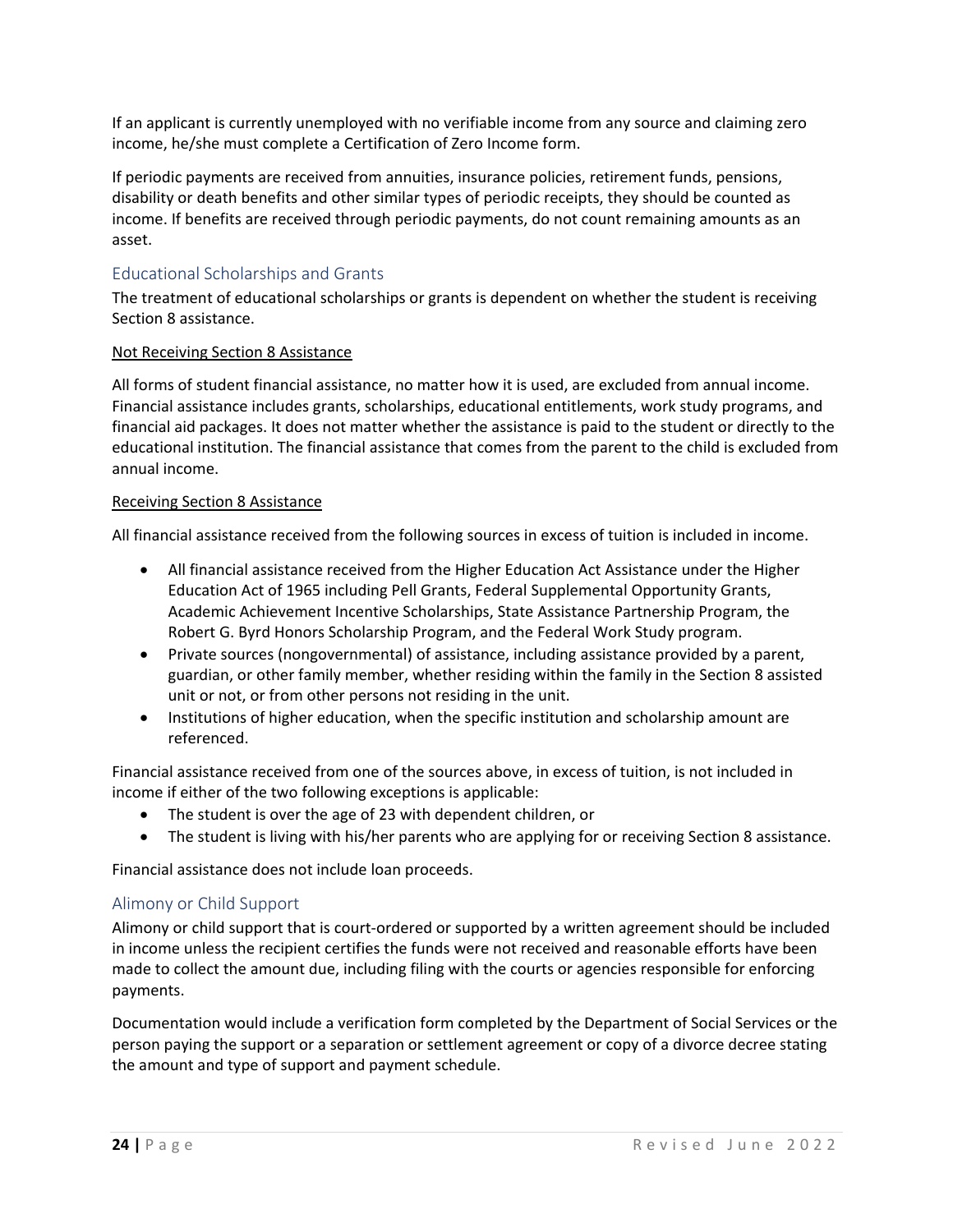If the documentation listed above is not available, a signed sworn self-certification by a tenant is sufficient documentation under Treas. Reg. 1.42-5(b)(1)(vii) to show that a tenant is not receiving child support payments. In addition to stating a tenant is not receiving any child support payments, an annual signed, sworn self-certification should indicate whether the tenant will be seeking or expects to receive child support payments within the next 12 months.

If a tenant possesses a child support agreement, but is not presently receiving any child support payments, the tenant should include an explanation of this and all supporting documentation, i.e., a divorce decree or court documents. Also, the self-certification should indicate that the tenant will notify the owner of any changes in the status of child support. Documentation of the collection efforts may be requested.

#### <span id="page-24-0"></span>Recurring Gifts

This may include rent, utility, and other payments made on behalf of the household and other cash contributions provided on a regular basis. Documentation would include a document showing the purpose, dates, and value of the contribution or gift.

Groceries provided to the household and/or payments made directly to the child care provider by a person not living in the unit are excluded from annual income.

#### <span id="page-24-1"></span>Income from a Business

The net income from the operation of a business, profession, or sole proprietorship business is included in income. Net income is gross income less business expenses, interest on loans, and depreciation computed on a straight-line basis. Salaries paid to the applicant or other household members from the business must also be identified and included in income. In addition, cash and assets withdrawn by family members must be included in income except when the withdrawal is a reimbursement of cash or assets invested in the business.

Business expenses do not include principal payments on loans, interest on loans for business expansion or capital improvements, or other expenses for business expansion or outlays for capital improvements.

If the net income from a business is negative, it must be counted as zero income. A negative amount cannot be used to offset other family income.

Appropriate documentation could include the following:

- Copy of individual federal income tax return (1040) including any:
	- o Schedule C (Small Business)
	- o Schedule E (Rental Property Income)
	- o Schedule F (Farm Income)
- Copy of Corporate or Partnership Tax return (if applicable)
- Copy of the profit and loss statement from financial statements
- Applicant's notarized statement or affidavit as to net income from the business during the previous year. A *Self-Employment Verification* is available on KHC's [Asset Management](https://www.kyhousing.org/Partners/Inspections-and-Compliance/Compliance/Pages/default.aspx)  [Compliance](https://www.kyhousing.org/Partners/Inspections-and-Compliance/Compliance/Pages/default.aspx) page under Sample Forms.

#### <span id="page-24-2"></span>Social Security

A copy of the current award or benefit statement showing the gross monthly benefit is acceptable. However, during the initial rent up, the award or benefit statement must be within 120 days prior to the effective date of the Tenant Income Certification. If not, the tenant needs to request a copy of the most recent benefit statement from their local Social Security office.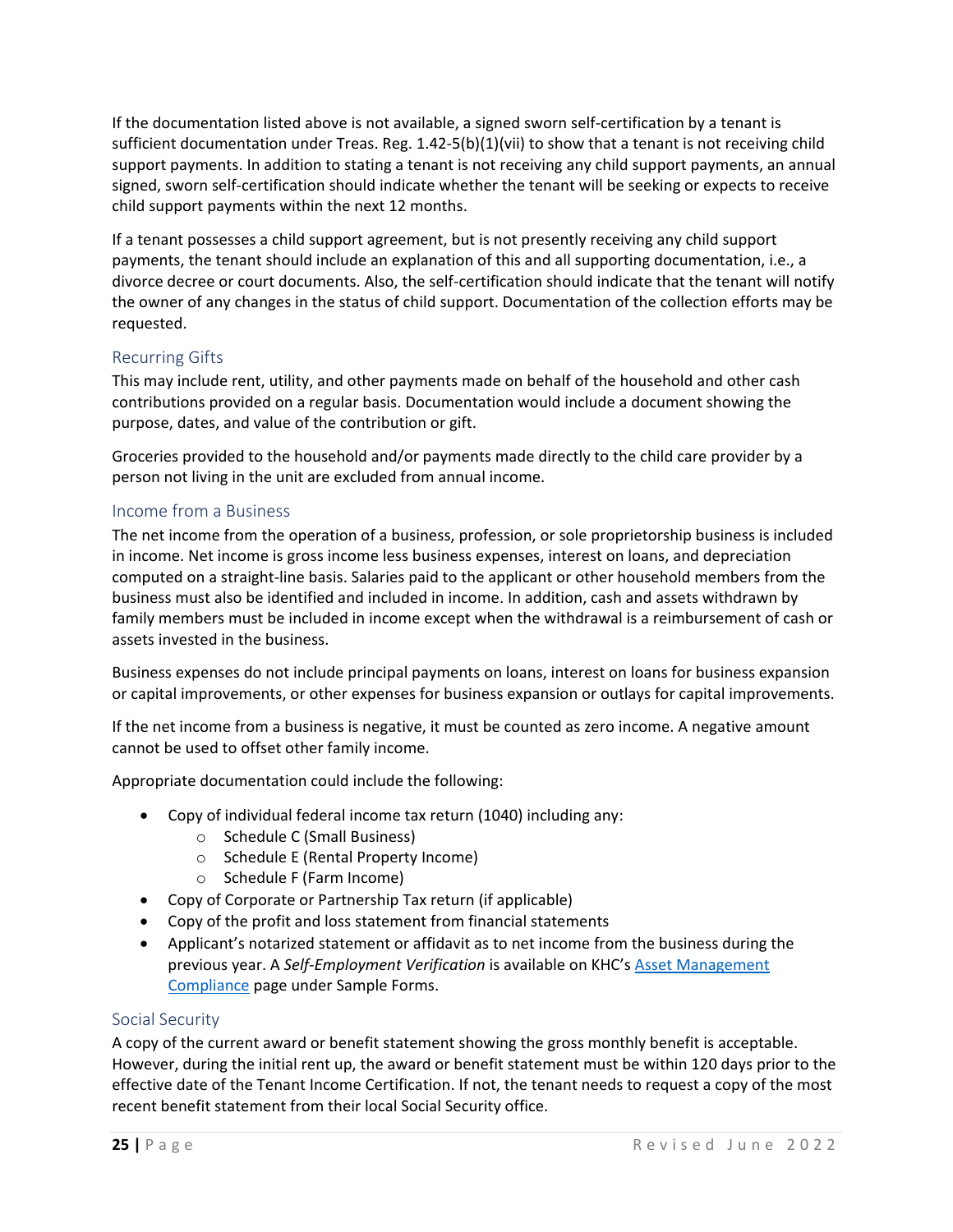If the Social Security Department releases a cost of living adjustment (COLA) at the end of the third quarter of the calendar year, the owner/management should calculate income using the adjustment. For example, the months of November and December would be calculated using the amount the household received during the current year.

The months of January through October would be calculated using the amount the household received during the current year, plus the cost of living adjustment. The totals for the two months and ten months are added together to accurately anticipate the household's income. Recertifications of household Social Security or SSI income should be calculated the same way income is calculated for new move-ins.

#### <span id="page-25-0"></span>Unemployment Applicants

If the household is unemployed and intends to live off income from assets only, a Certification of Zero Income must be completed. If there are two adult members and one is not working, the non-working household member needs to complete a Certification of Zero Income. The asset income must be verified as described below.

Unemployment Compensation can be verified through the Unemployment Compensation office. The amount must be annualized unless there is a clear documentation showing a beginning and end date.

#### <span id="page-25-1"></span>Assets

Assets, other than necessary personal items, are considered along with verified income in determining the eligibility of a household. There is no limit on the amount of assets held by a household and a household is not required to convert an asset to cash. Assets include bank accounts; saving accounts; trusts; certificates of deposit; money market; stocks and bonds; the surrender value of life insurance policies and cash kept in safety deposit boxes or at home. Assets held in foreign countries are considered assets. Assets over \$5,000 must be third-party verified.

Assets do not include necessary personal items such as clothes, furniture, cars, wedding rings, or vehicles. Assets used in business are not assets included in the computation of the tenant's income. If an asset is held in the tenant's name but the income generated by the asset accrues to someone who is not a member of the household and the other person is responsible for income taxes on the accrued income, then the asset is not included in the tenant's income.

In computing assets, owners must use the cash value of the asset. Cash value is the market value of the asset less reasonable costs that were or would be incurred in selling or converting the asset to cash. KHC considers 6% as a reasonable basis for the costs of conversion.

After calculating the total value of assets, if the asset value is \$5,000 or less, add the actual amount of asset income to the other verified household income. When assets exceed \$5,000, add the greater of the actual asset income, or the imputed income using the passbook interest rate (currently set at 0.06%) to the total verified household income. The household's combined total income cannot exceed the applicable low income limits at move-in.

If the value of the assets does not exceed \$5,000, the *Under \$5,000 Asset Verification* form may be used. This form is only applicable to the HC program. If there is a mixture of other types of funding in the development, such as HOME, Section 8, Tax Exempt Bond, or RD, the *Under \$5,000 Asset Verification* may NOT be used.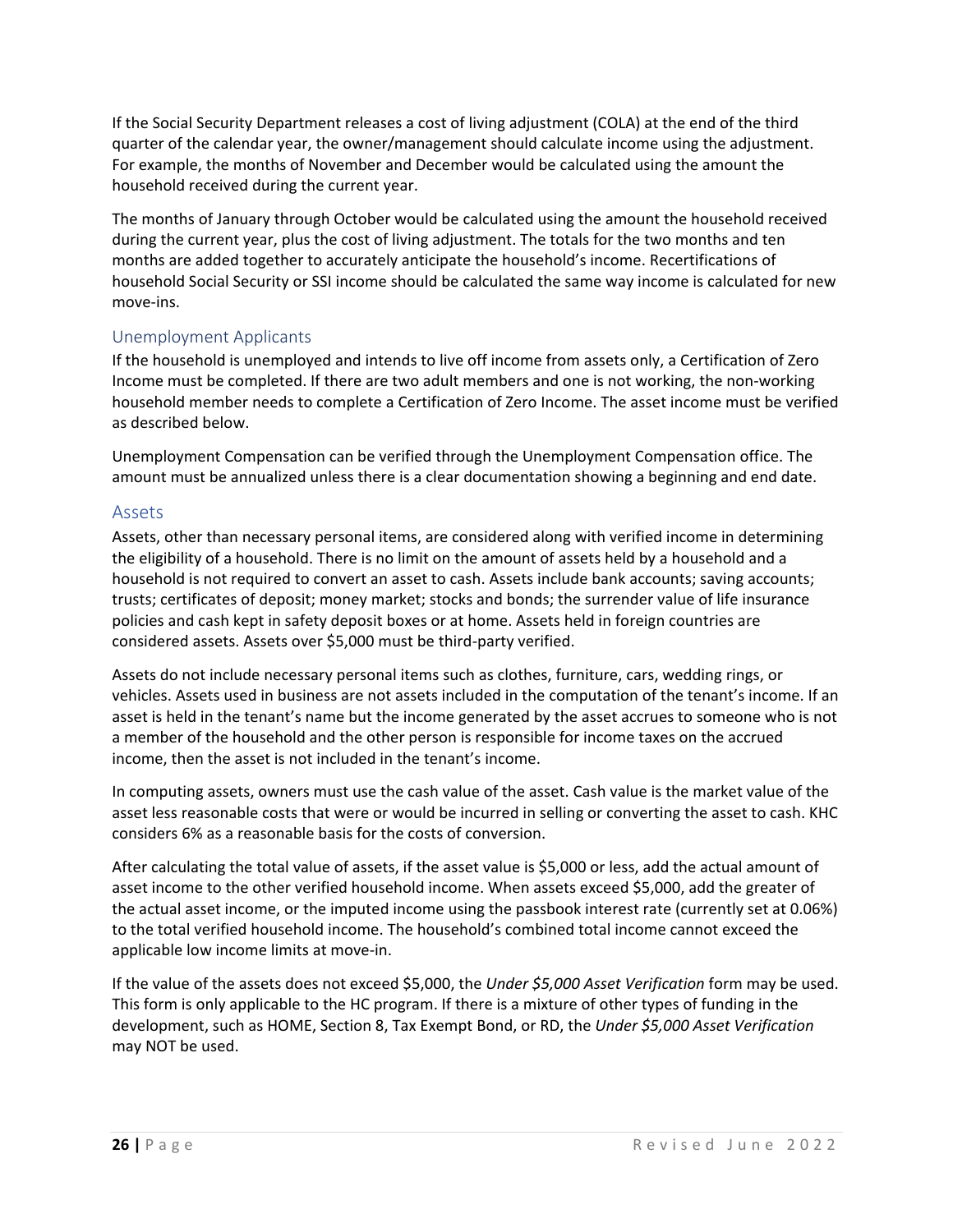Equity in rental property or other capital investments include the current market value less any unpaid balance on any loans secured by the property, and reasonable costs that would be incurred in selling the asset (penalties, broker fees, etc.);

Example: An applicant owns a home with a market value of \$30,000 and a loan against the home of \$18,000. The cash value of the asset would be shown as \$10,200 (\$30,000 less 6% for costs of conversion less \$18,000).

**Checking and Savings Accounts** – Checking accounts use a six-month average balance. Savings accounts use the current balance.

**Payroll Debit Card or Direct Express Debit Card** is considered an asset and verified like a savings account. Payroll Debit Cards and Direct Express Debit Cards use the current balance.

**Stocks/Bonds** – Interest or dividends are counted as income, even if the earnings are reinvested. The value of the stocks and other assets vary from one day to another. Use the quarterly statement or quotes from the broker to determine value.

**Retirement and Pension Funds –** If employed, only include amounts that can be withdrawn without retiring or terminating employment. Count the whole amount less any penalties. After retirement, the amount received as a lump sum is considered an asset. Any retirement benefits received as periodic payments are considered annual income.

**IRA, 401(k), or Keogh Accounts** – If the holder has access or periodic payments are being made, this is counted as income. If the holder has access to the funds and there are no periodic payments, this is counted as an asset.

**Annuities** – If a member of the household is receiving annuity payments and is not able to withdraw the balance as a lump sum of cash, the payments are treated as income. If the balance of the annuity can be withdrawn, the annuity is treated as an asset.

**Insurance Policies** – Cash value of life insurance policies available to the individual before death are considered an asset (e.g., the surrender value of a whole life policy or a universal life policy). Term life insurance has no cash value prior to death.

**Lump Sum Receipts or One-time Receipts** – These include inheritances, capital gains, one-time lottery winnings, victim's restitution, settlements on insurance, and other claims are counted as assets (including health and accident insurance, worker's compensation, and personal or property losses), and any other amounts that are not intended as periodic payments.

**Personal Property Held as an Investment** includes gems, jewelry, coin collections, or antique cars held as an investment are counted as an asset. An applicant's wedding ring and other personal jewelry are not counted as an asset.

*Assets disposed of within two years before the effective date of certification/recertification:*

If the cash value of the disposed assets exceeds the actual amount the family received by more than \$1,000, include the whole difference between the cash value and the amounts received. Do not include if the difference is less than \$1,000.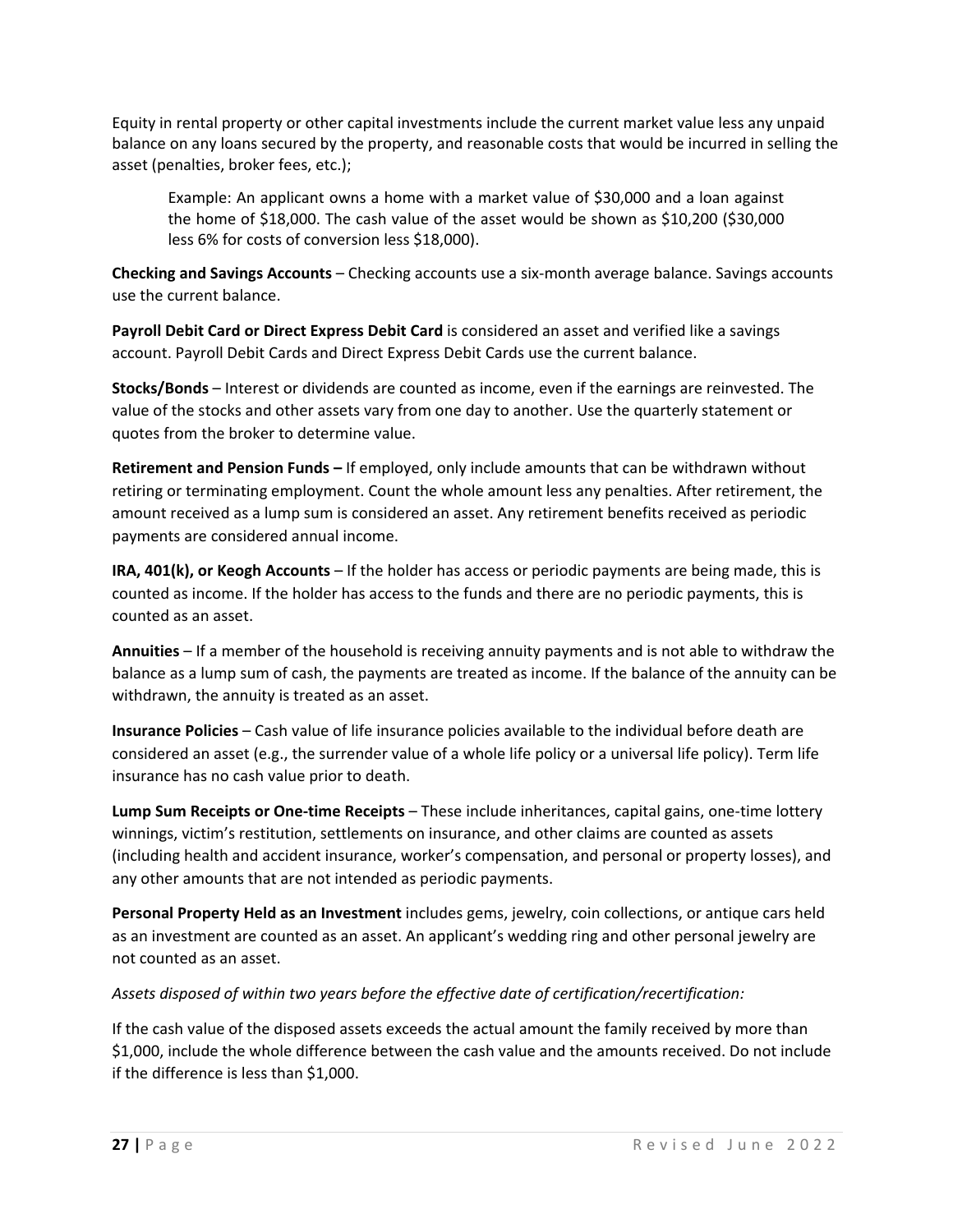Example: A couple gave \$2,000 to each of their three grandchildren and deeded a home to their son. The home had a cash value of \$40,000 and the son paid his parents \$12,000 for the home. \$34,000 (\$40,000 less \$12,000 plus \$2000 x 3) is counted as an asset until the household can certify on a Tenant Income Certification form that they did not dispose of any assets during the two years preceding the certification date. (The \$12,000 paid by the son may also be counted as an asset, depending on what was done with the payment.)

Do not count assets disposed of for less than fair market value because of foreclosure, bankruptcy, or a divorce or separation agreement.

If assets are owned by more than one person, prorate the assets according to their percentage of ownership. If no percentage is specified, prorate the assets evenly among all owners.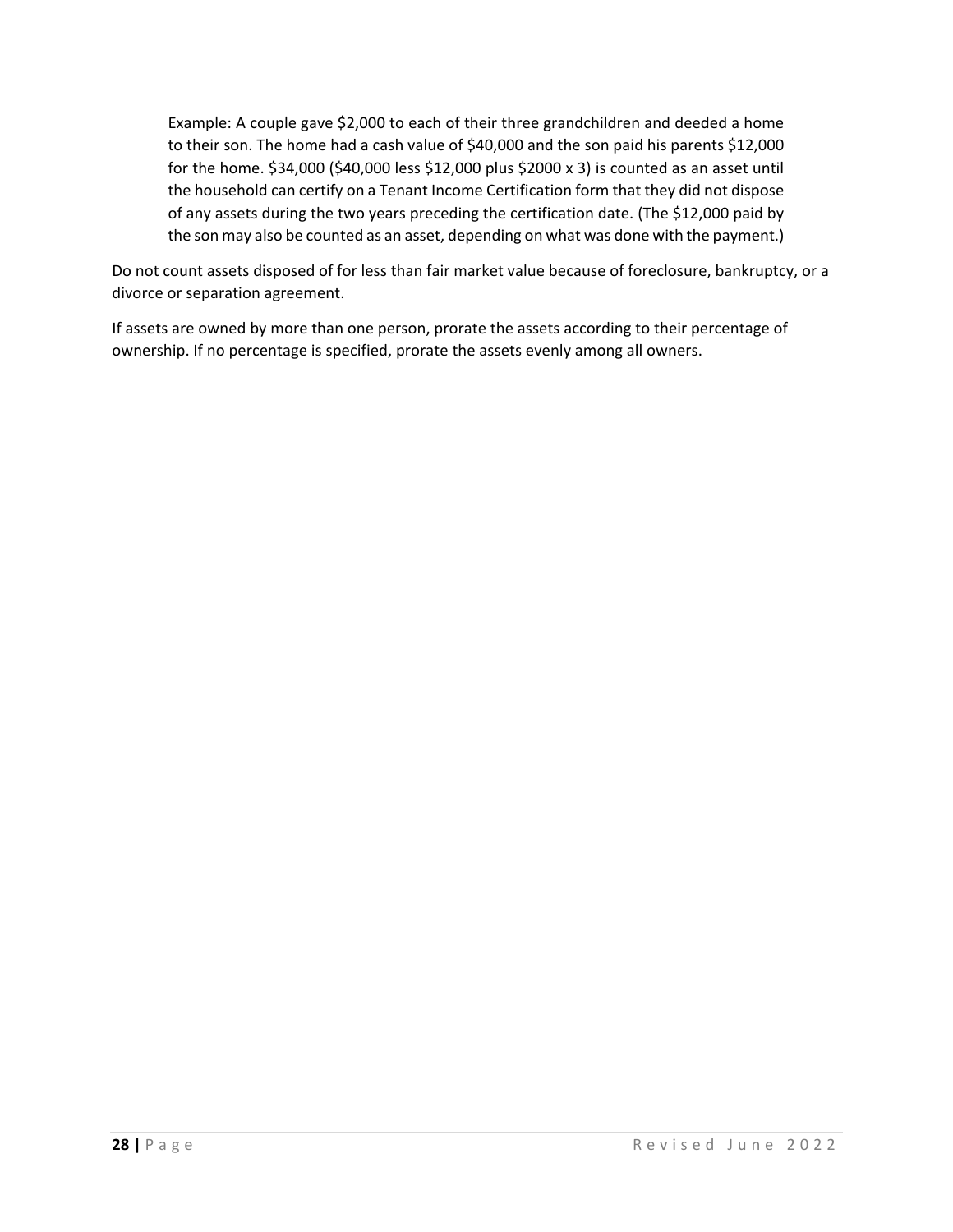*This page intentionally left blank.*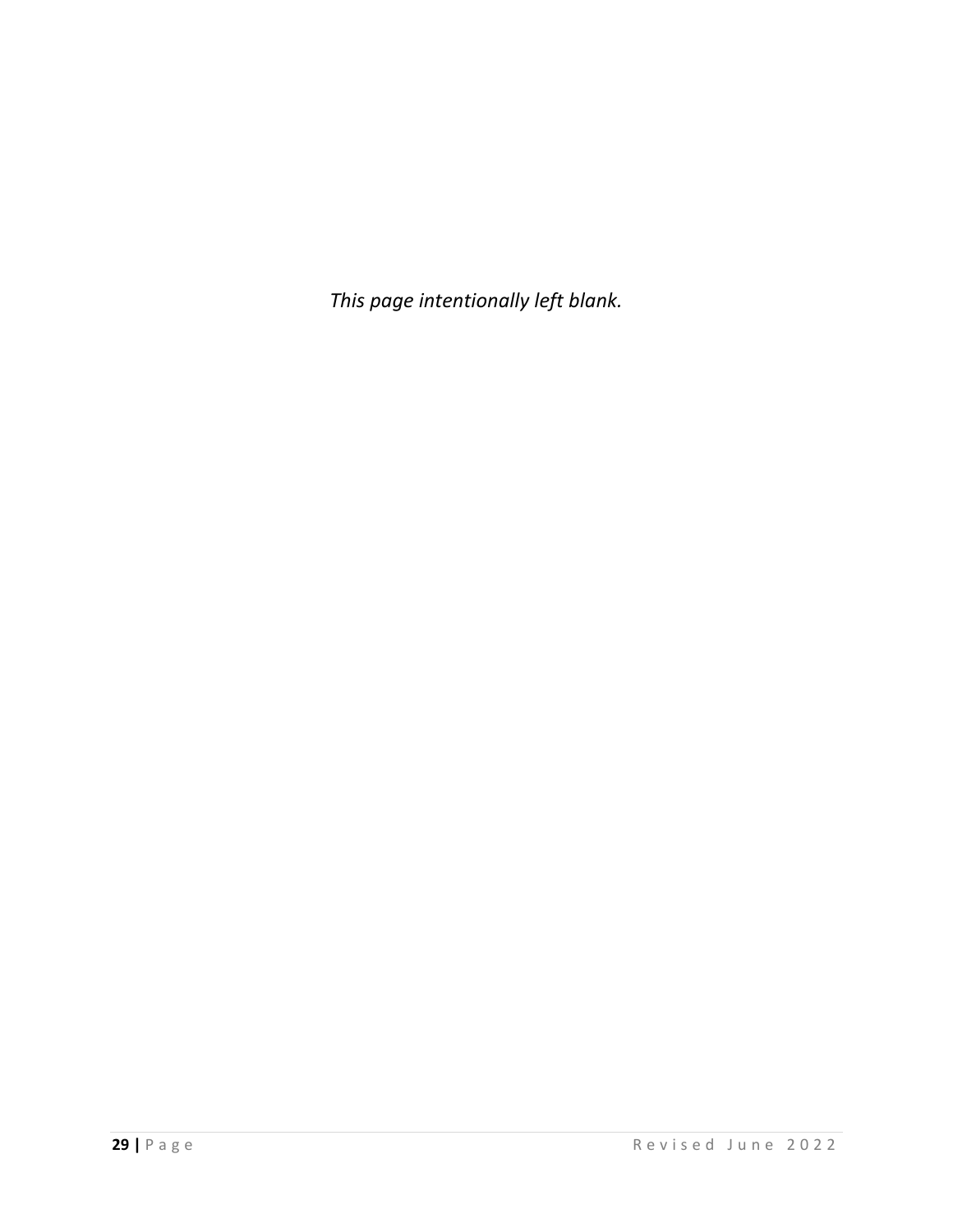## <span id="page-29-0"></span>Compliance Reviews

#### <span id="page-29-1"></span>Tenant File Review

Based on the total number of units in the development, on-site and desk reviews will consist of 20% of the multi-family LIHTC units. If Item 8b of the 8609 is marked "no", the minimum set-aside is calculated per building because each building is considered an individual project. A minimum of 20% of households per building must be reviewed. If there are numerous non-compliance issues, the number of units sampled may increase. KHC may inspect more units than the minimum requirement at its discretion.

The following items may be reviewed during the on-site review. Please note, additional forms may be requested:

- Application
- Tenant Income Certification and supporting documentation
- Tenant Questionnaire
- Student Certification
- Lease
- Consent and Release Forms
- Credit Report and Criminal Background Check (if in the file)
- Affirmative Fair Housing
	- o Advertising
	- o Equal Opportunity Posters
- Marketing Questionnaire
- Non-Profit Documentation, if applicable
- List of Special Needs Households and Age Requirements Met, if applicable
- Tenant Selection Plan
- VAWA Requirements
- Current Rent Roll
- Work Order History
- Copy of Replacement Reserve Account Balance
- Copy of the last HC Training Certificate for on-site staff
- Waiting List of prospective tenants
- Lead Based Paint Disclosure (if applicable)
- Utility Allowance and supporting documentation for current and previous year
- Income and Rent Limits for current and previous year
- Current Vacant Units
- Project Team Members
- Electronic Signature Authorization Form

Corrections should be made to documents with a line drawn through the incorrect item, write in the correct item, and have both parties initial and date the change. White out is not acceptable.

Any violations corrected prior to the date of the confirmation letter will not be reported to the IRS in the form of an 8823.

#### <span id="page-29-2"></span>Physical Review of Units

KHC utilizes the Uniform Physical Conditions Standards (UPCS) as the physical inspection criteria for HC developments. All units must be safe, decent, and sanitary. The Lead Based Paint Safe Housing Rule applies to the HC program as criteria of UPCS. Visit KHC's Design and Construction page for Lead-Based [Paint Compliance.](https://www.kyhousing.org/Partners/Inspections-and-Compliance/Pages/Lead-Based-Paint-Compliance.aspx)

The manager is required to notify all households at least 48 hours in advance of the physical inspection. The selection of the units is random and at the discretion of the auditor. The auditor will not enter any unit unless they are accompanied by a staff person from the project. A unit will be noted as noncompliant if it is unavailable due to any of the following conditions: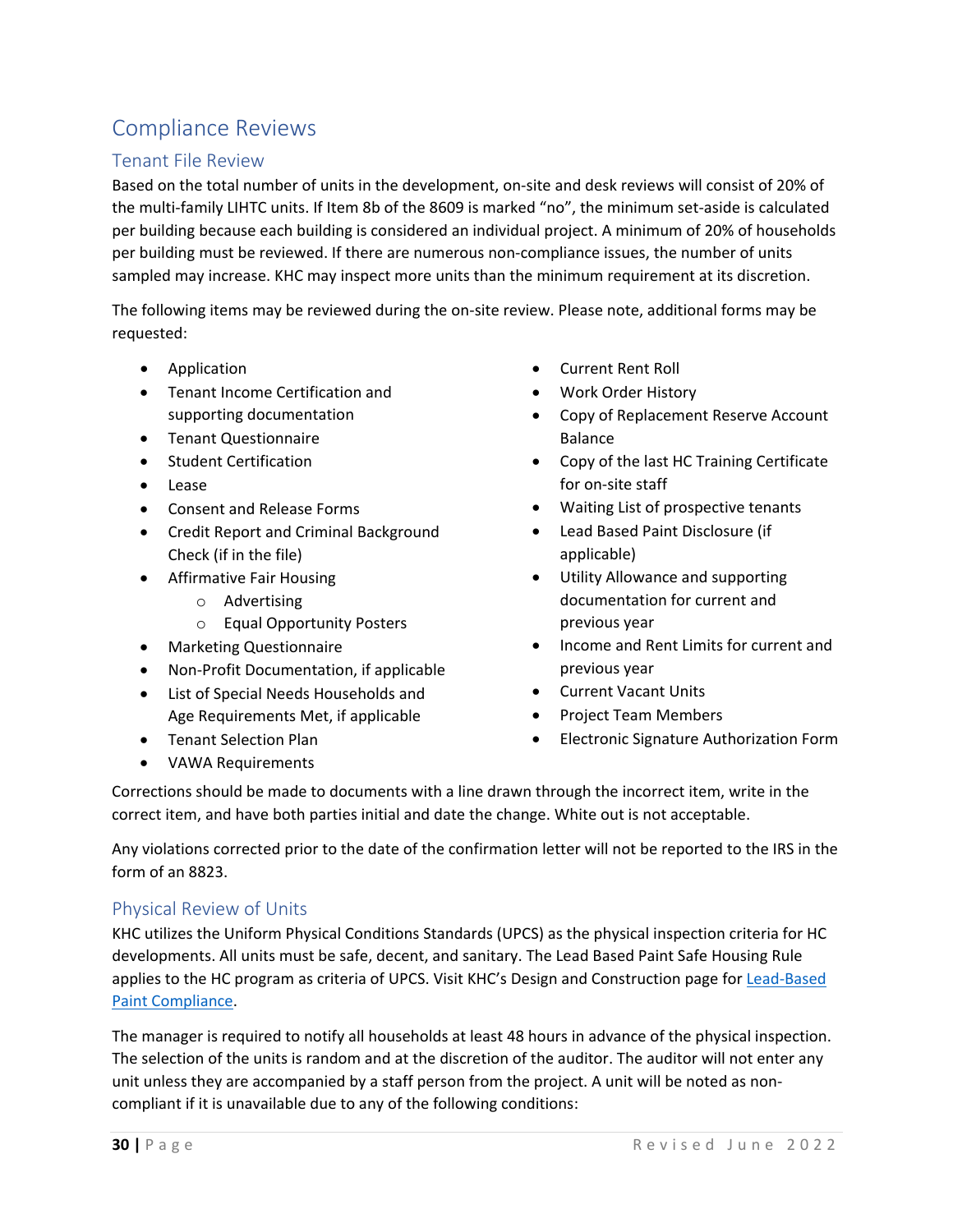- Any unit that cannot be accessed due to missing keys for exterior locks, resident exterior lock changes, or chain locks. KHC will not inspect a unit that requires access by forced entry, including, but not limited to, removing locks or hardware.
- Units cannot be accessed due to resident refusal or objection to entry
- Units that cannot be accessed fully due to locked interior doors
- Units that contain unsupervised minor child(ren)
- Units that contain unrestrained animals
- Any unit, occupied or vacant, with health and safety issues that threaten the life, health, or safety of the auditor (natural gas leaks, heavy mold concentrations, compromised structural integrity of floors, walls, etc.)
- Any unit that has confirmed reports of bed bug infestations. KHC will follow HUD guidelines in reference to infested units.
- Units containing any visible drugs or drug paraphernalia
- Units that contain any visible and unsecured weapons
- Units without essential services such as electric, water, sewer, etc.

Any unit described above will be considered out of compliance and a reinspection will need to be conducted. Owner will be required to pay the reinspection fee of \$500 for KHC staff to return to the site to complete the inspection. The reinspection fee is due and payable once the new review date and time have been established by all parties.

UPCS has five areas to be inspected:

- 1. Site This includes fencing and gates, grounds, walkways and steps, storm drainage, retaining walls, signs, and refuse disposal.
- 2. Building Exterior This includes doors, main entrance, accessibility to main entrance, fire escapes, foundations, lighting, roofs, walls, and windows.
- 3. Building Systems This includes domestic water, electrical system, elevators, emergency power, exhaust system, fire protection, HVAC, and sanitary system.
- 4. Dwelling Units This includes, but is not limited to, bathrooms, call-for-aid, ceiling, doors, electrical system, floors, water heater, HVAC system, kitchen, laundry area, lighting, outlets/switches, patio/porch/balcony, smoke detector, stairs, walls, and windows.
- 5. Common Areas This includes, but is not limited to, basement/garage/carport, utility/mechanical closets, community room, daycare, interior hallways, kitchen, laundry room, lobby, office, patio/porch/balcony, pools, restrooms, storage, trash collection areas, call-for-aid, ceiling, doors, electrical system, outside areas, floors, HVAC system, stairs, walls, windows, lighting, and graffiti.

If any Health and Safety issues are found during the physical review, a *Notice of Critical Violations* will be issued at the end of the review. There is a 24-hour correction period for any Health and Safety issues.

Some of the most common Health and Safety findings include tripping hazards, inoperable emergency lights, inoperable smoke detectors, GFIs that do not reset, inaccessible breaker box, missing spacers from the breaker box, housekeeping negligence to the degree it poses a health and safety issue, blocked window egresses, combustible items stored near the furnace or water heater, water heater pressure relief valve pipe missing, inoperable exterior locks, and expired fire extinguisher tags.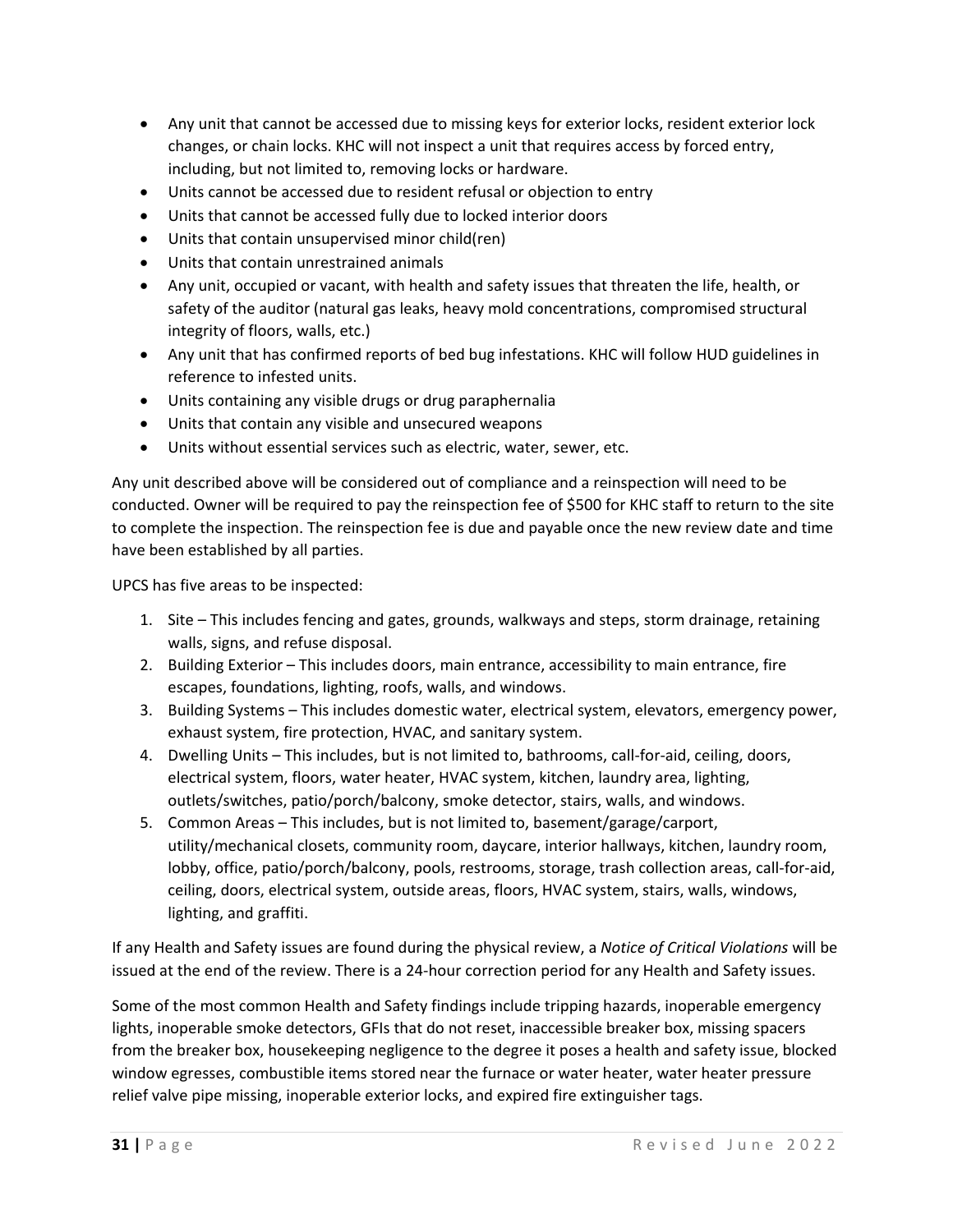KHC recommends using a preventative maintenance schedule at all developments. For additional UPCS guidance, refer to Chapter 6 of the Revised 8823 Guide.

**KHC is required to notify the IRS of all Corrected and Noncorrected UPCS findings regardless of the severity level.**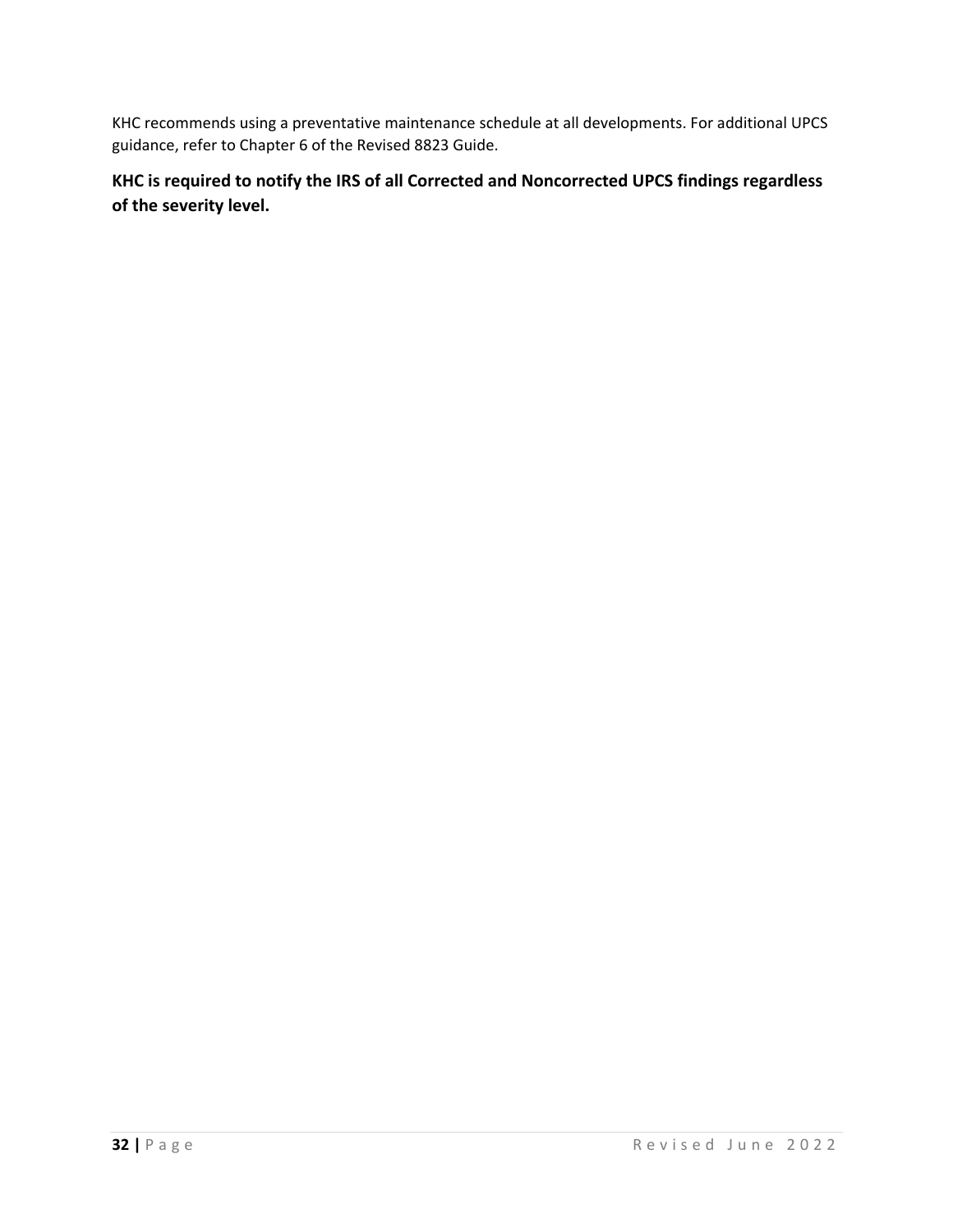#### <span id="page-32-0"></span>Noncompliance

If KHC does not receive the required certifications by the due date or if KHC discovers upon audit, inspection, review, or in some other manner that the development is not in compliance with the Code, KHC will notify the owner within 30 days.

The owner will have an opportunity to supply missing certifications or to correct noncompliance within a specified correction period, not to exceed 30 days, from the date of the notice to the owner. At the sole discretion of KHC, the correction period for physical findings may be extended for a period of up to six (6) months if there is good cause for granting an extension.

KHC is required to notify the IRS of an owner's failure to file the Annual Owner Certification on a timely basis, or any other noncompliance issues, no later than 45 days after the end of the allowed time for correction, whether or not the noncompliance or failure to certify has been corrected.

The IRS has published a [Guide for Completing Form 8823](https://www.irs.gov/pub/irs-utl/lihc-form8823guide.pdf) or what is commonly called the 8823 Guide. This guide provides instructions for monitoring agencies to determine noncompliance, what constitutes correction, and how and when noncompliance and property dispositions are reported. Owners and managers are encouraged to use the Guide as a reference tool.

If uncorrected noncompliance is reported to the IRS, a corrective 8823 cannot be filed until all instances of noncompliance are corrected for that building.

## <span id="page-32-1"></span>Extended Use – Year 15 and Beyond

#### <span id="page-32-2"></span>Extended Use

Beginning with 1990 allocations, the extended low income housing commitments, also known as restrictive covenants (Declaration of Land Use Restrictive Covenants) became a requirement of the HC program. The restrictive covenants are recorded at the Register of Deeds in the county the development is physically located. KHC established a set of monitoring procedures for qualified HC properties after year fifteen. The procedures are designed to lessen reporting burdens for owners and preserve the longterm affordability of developments.

Owners who elect to stay in the HC program at the end of the 15 year period will follow modified monitoring criteria, which will be in effect for the extended use period. View [Compliance Requirements](https://www.kyhousing.org/Partners/Inspections-and-Compliance/Compliance/Documents/ComplianceRequirementsAfterYear15.pdf)  [After Year 15](https://www.kyhousing.org/Partners/Inspections-and-Compliance/Compliance/Documents/ComplianceRequirementsAfterYear15.pdf) for KHC's extended use policy.

After year 15 and the end of the compliance period, an IRS form 8823 will not be filed with the IRS to notify them of noncompliance. The tax benefit to the owner is exhausted and the IRS can no longer capture or disallow credits. Compliance fees are to be paid to KHC through the extended use period.

Throughout the extended use period, if noncompliance occurs, KHC will work with the owner to bring the property back into compliance and reserves the right to sue for specific performance. If compliance is not attained, that information is shared with KHC's Production staff. If the owner comes in for a competitive allocation of HC, there is a deduction of points from the application which may cause the application to not be successful in the competition.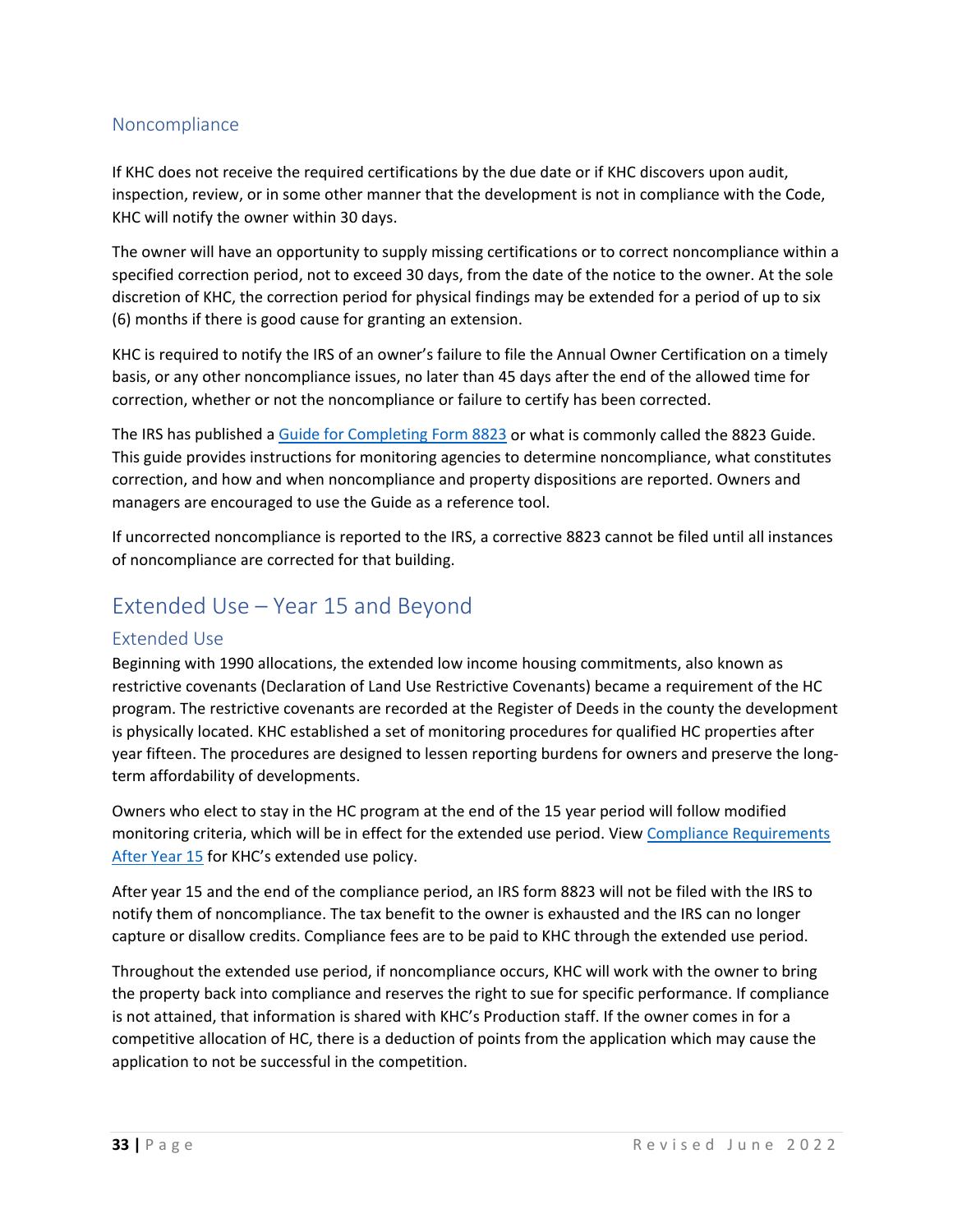#### <span id="page-33-0"></span>Qualified Contract

Each LURA is project specific. The owner may or may not be allowed to come in for the Qualified Contract depending on their elections at the time of application. Depending on the elections, owners who are no longer interested in owning and/or retaining the low income use restrictions on the development can pursue the Qualified Contract option. During or any time after the 14th year of the compliance period, the owner may request that KHC find a buyer for the low income portion of the development. If KHC is unable to find a purchaser to purchase the development pursuant to a Qualified Contract within a one-year period, the development may be converted to market-rate use. For more information, please review KHC's [Qualified Contract Process.](https://www.kyhousing.org/Partners/Developers/Multifamily/Documents/2021-2022%20Multifamily%20Guidelines.pdf#search=qualified%20contract%20process)